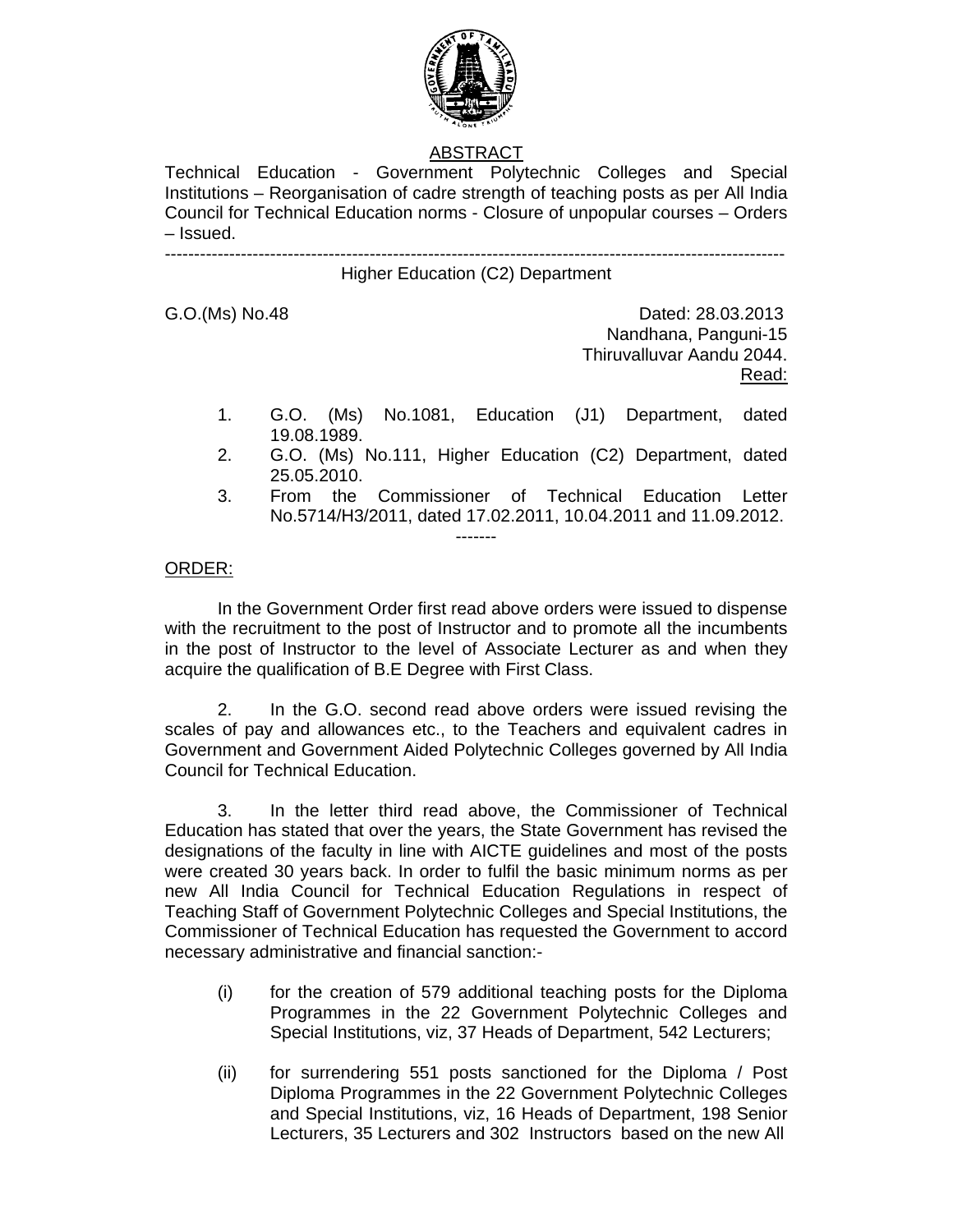India Council for Technical Education Regulations 2011 and as per the orders issued in the G.O's first and second read above.

- (iii) for retaining 430 posts sanctioned for the Diploma Programmes in the 22 Government Polytechnic Colleges and Special Institutions, viz, 65 Heads of Department and 365 Lecturers in line with the new All India Council for Technical Education Regulations 2011; and
- (iv) for closing of 25 Courses viz, Diploma (2), Post Diploma (20) and Certificate Courses (3) in the 22 Government Polytechnic Colleges and Special Institutions due to lack of demand among the students and as no admissions were made in these courses.

4. In the letter third read above, the Commissioner of Technical Education has also stated that:-

 (i) The creation of 579 posts, retaining the existing 430 sanctioned posts and surrendering the 551 posts can be done in **two** phases i.e., during 2012-13 and 2013-14 as detailed below:-

|                  | <b>DETAILS OF TEACHING POSTS - SANCTION, RETENTION AND SURRENDER</b><br>No. of New<br>No. of existing<br><b>Total number of</b> |        |                               |     |    |                         |             |     |                                |       |                        |                    |                    |        |              |
|------------------|---------------------------------------------------------------------------------------------------------------------------------|--------|-------------------------------|-----|----|-------------------------|-------------|-----|--------------------------------|-------|------------------------|--------------------|--------------------|--------|--------------|
|                  |                                                                                                                                 |        | Posts to be                   |     |    | Posts to be<br>retained |             |     | Posts to be<br><b>Approved</b> |       |                        | No. of Posts to be | <b>Surrendered</b> |        |              |
| SI.<br><b>No</b> | Year                                                                                                                            | О<br>Э | sanctioned<br>TOTAL<br>ں<br>ا |     |    | ں<br>ا                  | ৰ<br>Ō<br>⊢ | OHO | ပို့                           | TOTAI | $\mathbf{\Omega}$<br>요 | မိ<br>ഗ            | မို                | Instr. | <b>TOTAI</b> |
| $\overline{1}$   | Phase: 1                                                                                                                        |        |                               |     |    |                         |             |     |                                |       |                        |                    |                    |        |              |
|                  | $[2012-13]$                                                                                                                     | 18     | 272                           | 290 | 33 | 176                     | 209         | 51  | 448                            | 499   | 13                     | 114                | 22                 | 148    | 297          |
| 2                | Phase:2                                                                                                                         |        |                               |     |    |                         |             |     |                                |       |                        |                    |                    |        |              |
|                  | $[2013 - 14]$                                                                                                                   | 19     | 270                           | 289 | 32 | 189                     | 221         | 51  | 459                            | 510   | 3                      | 84                 | 13                 | 154    | 254          |
|                  | <b>TOTAL</b>                                                                                                                    | 37     | 542                           | 579 | 65 | 365                     | 430         | 102 | 907                            | 1009  | 16                     | 198                | 35                 | 302    | 551          |

The posts proposed to be surrendered are **not** vacant and **cannot** be surrendered in one go. At present, there are 55 Faculty against the Instructor posts and 22 Faculty against the Senior Lecturer posts. Most of the Faculty shown against the Instructor posts was mainly due to the shortage of posts in Lecturer cadre. As per G.O. (Ms).No.111, Higher Education (C2) Department, dated 25.05.2010, except the post of Heads of the Department, all other posts, viz., Upgraded HOD, Senior Lecturer, Upgraded Senior Lecturer and Workshop Superintendent are considered as Lecturers. In view of the above, the existing Senior Lecturers are considered as Lecturers. The existing Senior Lecturers have to be fitted against the Lecturer post. Hence, the existing Senior Lecturers and the Faculty shown against the Instructor posts can be fitted in Lecturer posts only by the creation of new posts. Therefore, the creation of posts, retaining the existing sanctioned posts and surrender of posts has to be done parallely institution-wise in a phased manner.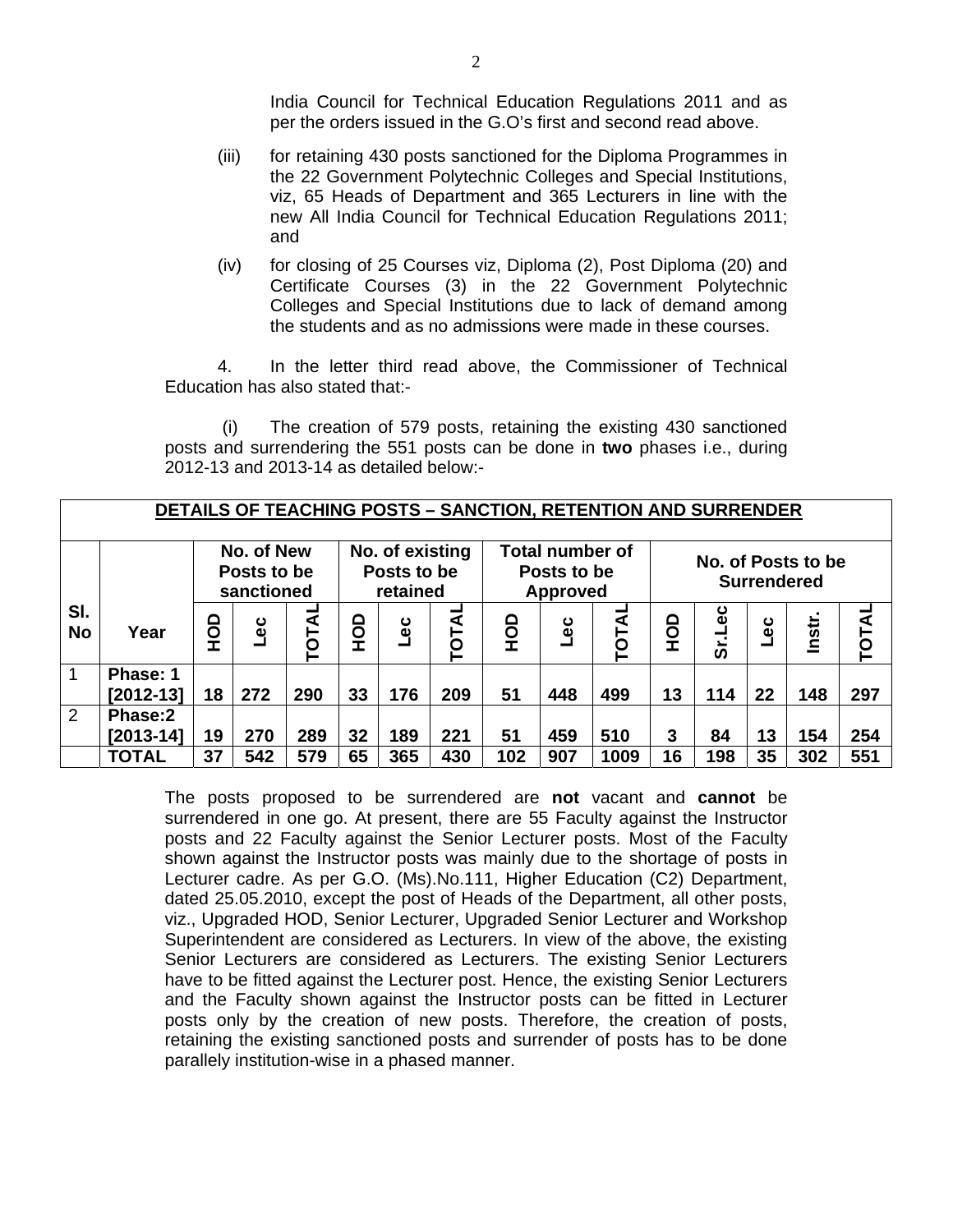(ii) The details of the unpopular courses to be closed during 2012- 2013 (Phase-1) and during 2013-2014 (Phase-2) are as follows:-

|                | Phase: 1: 2012-2013<br>DETAILS OF THE UNPOPULAR COURSES PROPOSED FOR CLOSURE                                                              |                                                                               |
|----------------|-------------------------------------------------------------------------------------------------------------------------------------------|-------------------------------------------------------------------------------|
| $\mathbf{1}$   | <b>GOVERNMENT POLYTECHNIC</b>                                                                                                             | Post Diploma in Welding Technology                                            |
|                | COLLEGE,<br>TIRUCHIRAPPALLI - 620 022                                                                                                     | Post Diploma in Diesel Traction<br>Engineering.                               |
| 2              | <b>BHARATHIAR CENTENARY</b><br><b>MEMORIAL GOVERNMENT</b><br><b>WOMEN'S POLYTECHNIC</b><br>COLLEGE, ETTAYAPURAM,<br>THOOTHUKUDI - 628902. | Machine Design & Drafting                                                     |
| 3              | <b>CENTRAL POLYTECHNIC</b>                                                                                                                | Post Diploma in Structural Engineering                                        |
|                | COLLEGE,<br>CHENNAI - 600 113.                                                                                                            | Post Diploma in Industrial Engineering                                        |
|                |                                                                                                                                           | Post Diploma in Quantity Surveying                                            |
|                |                                                                                                                                           | Post Diploma in Town & Country<br>Planning                                    |
|                |                                                                                                                                           | Post Diploma in Computer Application                                          |
|                |                                                                                                                                           | Post Diploma in Medical Equipment<br>Technology                               |
|                |                                                                                                                                           | Post Diploma in Construction<br>Technology                                    |
|                |                                                                                                                                           | Post Diploma in Television Engineering<br>Microprocessor [Certificate Course] |
| $\overline{4}$ | <b>GOVERNMENT POLYTECHNIC</b><br>COLLEGE,<br>THOOTHUKUDI - 628 008                                                                        | Post Diploma in Tool & Die Making                                             |
| 5              | <b>TAMIL NADU POLYTECHNIC</b><br>COLLEGE, MADURAI - 625 011                                                                               | Post Diploma in Automobile Engineering                                        |
| 6              | <b>GOVERNMENT POLYTECHNIC</b><br>COLLEGE,                                                                                                 | Post Diploma in Automobile Engineering                                        |
|                | COIMBATORE - 641 014.                                                                                                                     | Post Diploma in Foundry Technology                                            |

|                               | Phase: 2: 2013-2014<br>DETAILS OF THE UNPOPULAR COURSES PROPOSED FOR CLOSURE                                                                                      |                                                                                                                                                                                                                                                                                                       |
|-------------------------------|-------------------------------------------------------------------------------------------------------------------------------------------------------------------|-------------------------------------------------------------------------------------------------------------------------------------------------------------------------------------------------------------------------------------------------------------------------------------------------------|
| $\mathbf 1$<br>$\overline{2}$ | Dr. DHARMAMBAL GOVERNMENT<br>POLYTECHNIC COLLEGE FOR WOMEN,<br>CHENNAI - 600 113.<br><b>GOVERNMENT POLYTECHNIC COLLEGE</b><br>FOR WOMEN,<br>COIMBATORE - 641 014. | Post Diploma in Interior Design and<br>Model making practice<br>Post Diploma in Computer Application<br>Diploma in Civil Engineering-<br>Draftsmanship<br>Post Diploma in Computer<br>Applications<br><b>Bakery &amp; Confectionary [Certificate</b><br>Coursel<br>Salesman ship [Certificate Course] |
| 3                             | INSTITUTE OF CHEMICAL TECHNOLOGY,<br><b>CHENNAI - 600 113</b>                                                                                                     | Post Diploma in Petro Chemical<br>Technology                                                                                                                                                                                                                                                          |
| 4                             | INSTITUTE OF TEXTILE TECHNOLOGY,<br>CHENNAI - 600 113                                                                                                             | Post Diploma in Computer Aided<br><b>Textile Manufacturing</b>                                                                                                                                                                                                                                        |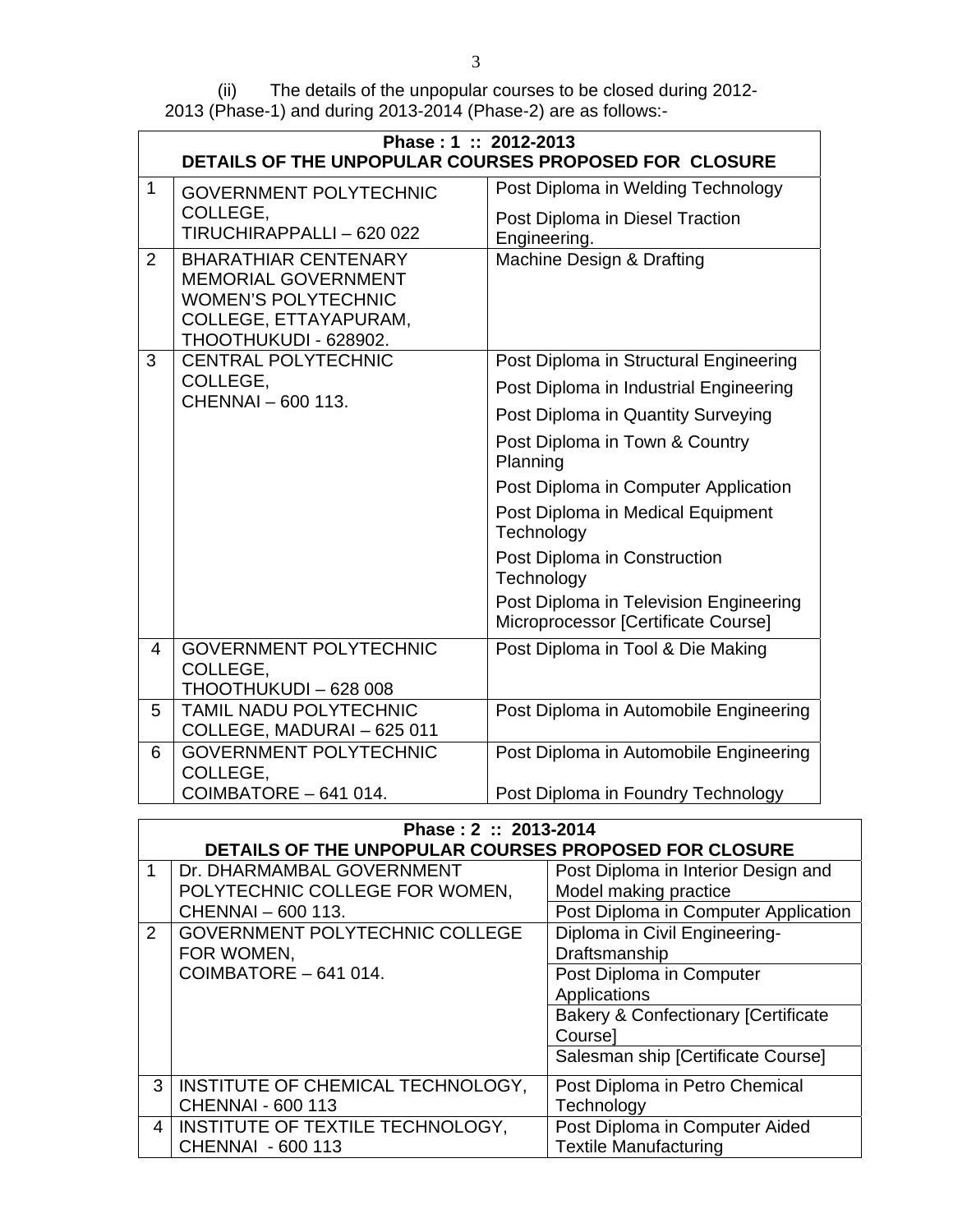| 5   CENTRAL POLYTECHNIC COLLEGE, | Post Diploma in Metallurgy |
|----------------------------------|----------------------------|
| CHENNAI - 600 113.               |                            |

The above Courses have to be closed only in a phased manner, since the posts already sanctioned have to be surrendered along with the Courses and the corresponding Faculty have to be fitted against the newly sanctioned posts.

5. The Commissioner of Technical Education has requested the Government to pass necessary administrative and financial sanction orders for the posts to be sanctioned, for retaining the existing posts, for surrendering of posts and closure of unpopular courses in Government Polytechnic Colleges and Special Institutions in a phased manner during 2012-2013 (Phase-1) and during 2013-2014 (Phase-2) and the recurring expenditure involved towards the Salary of the Faculty members by creation of posts in HOD and Lecturer cadre, institution-wise during 2012-2013 [Phase: 1] and 2013-2014 [Phase: 2] along with the respective Heads of Account.

6. The Government after careful consideration, accord sanction for creation of 579 additional posts, retaining the existing 430 sanctioned posts and surrendering the 551 posts in Government Polytechnic Colleges / Special Institutions in two phases, during the years 2012-2013 and 2013-2014 as follows:-

| <b>DETAILS OF TEACHING POSTS - SANCTION, RETENTION AND SURRENDER</b> |                               |            |                                       |       |    |                                          |       |          |                                       |       |          |                                 |        |        |       |
|----------------------------------------------------------------------|-------------------------------|------------|---------------------------------------|-------|----|------------------------------------------|-------|----------|---------------------------------------|-------|----------|---------------------------------|--------|--------|-------|
|                                                                      |                               |            | <b>No. of New Posts</b><br>sanctioned |       |    | No. of existing<br><b>Posts retained</b> |       |          | <b>Total Approved</b><br><b>Posts</b> |       |          | <b>No. of Posts Surrendered</b> |        |        |       |
| SI.<br><b>No</b>                                                     | Year                          | <b>OCH</b> | ں<br>ا                                | TOTAL | OH | ں<br>ا                                   | TOTAL | dor<br>E | ں<br>ا                                | TOTAL | dor<br>E | Sr.Lec                          | ں<br>ا | Instr. | TOTAL |
|                                                                      | Phase 1<br>$[2012 -$<br>20131 | 18         | 272                                   | 290   | 33 | 176                                      | 209   | 51       | 448                                   | 499   | 13       | 114                             | 22     | 148    | 297   |
| 2                                                                    | Phase 2<br>$[2013 -$<br>2014] | 19         | 270                                   | 289   | 32 | 189                                      | 221   | 51       | 459                                   | 510   | 3        | 84                              | 13     | 154    | 254   |
|                                                                      | <b>TOTAL</b>                  | 37         | 542                                   | 579   | 65 | 365                                      | 430   | 102      | 907                                   | 1009  | 16       | 198                             | 35     | 302    | 551   |

The break-up details for the new posts sanctioned, retaining the existing sanctioned posts and surrendering of posts in Polytechnic College / Special Institution wise, branch-wise and cadre-wise are shown in the Annexure-I (Phase-1) and Annexure -II (Phase-2) to this order.

 7. The expenditure on salaries to the posts sanctioned above shall be debited to the following heads of account:-

- (i) 2203-00 Technical Education 105 Polytechnics I. Non-Plan AA Government Polytechnics (Men) (DPC 2203 00 105 AA 0009)
- (ii) 2203 00 Technical Education 105 Polytechnics I. Non-Plan AB Government Polytechnics (Women) (DPC 2203 00 105 AB 0007)
- (iii) 2203 00 Technical Education 105 Polytechnics Schemes in the Twelth Five year Plan –II. State Plan – PC Central Polytechnic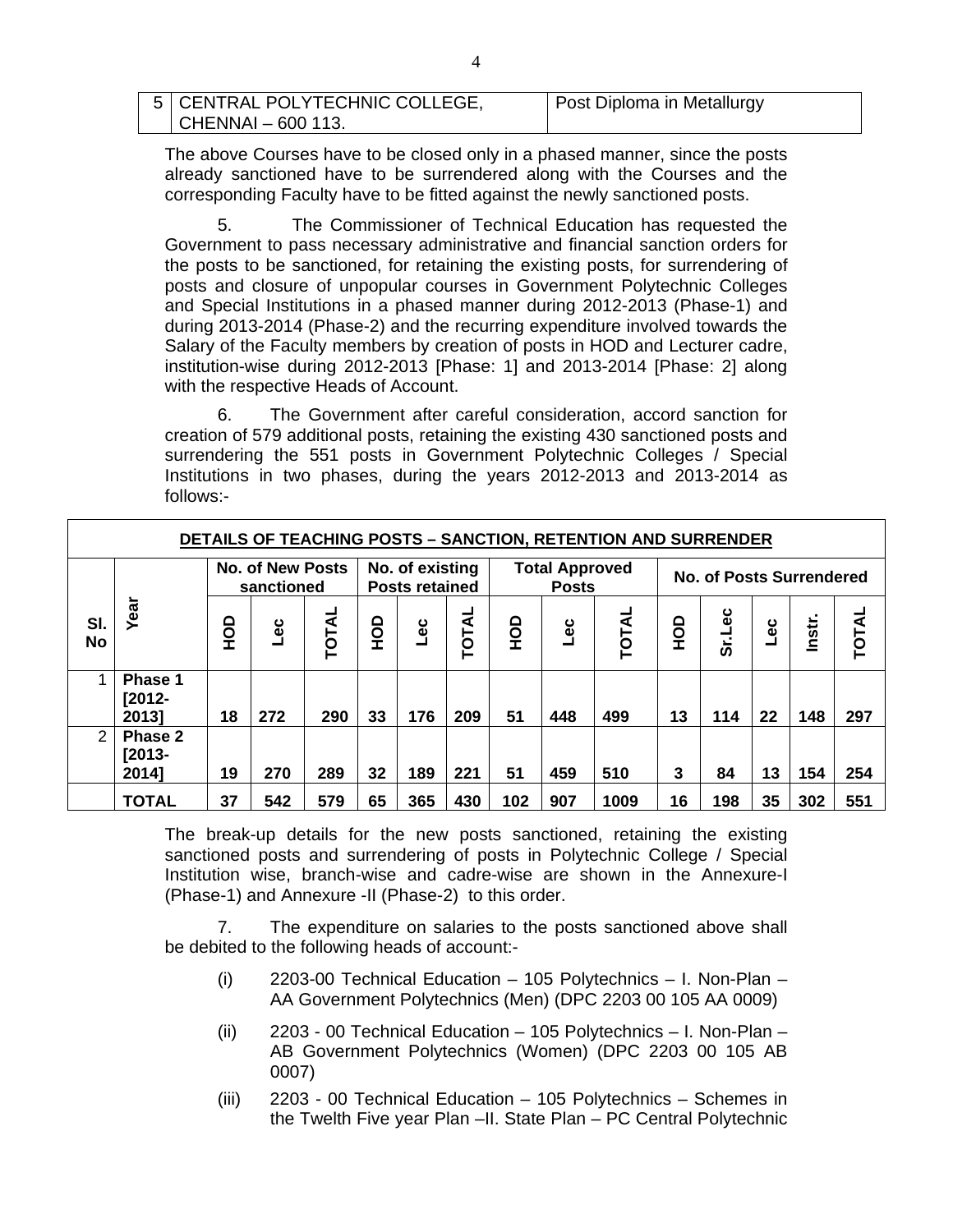College, Tharamani, Chennai -09 Grants-in-Aid – 01 Grants for Current Expenditure (DPC 2203 00 105 PC 0911)

 (iv) 2203 - 00 Technical Education – 105 Polytechnics – Schemes in the Twelth Five year Plan-II. State Plan - PE Tamil Nadu Polytechnic College, Madurai – 09 Grants-in-Aid – 01 Grants for Current Expenditure (DPC 2203 00 105 PE 0917)

 8. The Government also direct that the unpopular courses in Government Polytechnic Colleges and Special Institutions be closed during 2012-2013 (Phase-1) and 2013-2014 (Phase-2) as detailed in the Annexure- III and Annexure – IV to this order.

 9. Necessary additional funds towards expenditure on additional posts sanctioned above will be provided in FMA 2012-2013, pending provision of such funds, Commissioner of Technical Education is authorised to incur expenditure and include the same while sending proposals for FMA 2012-2013.

10. The additional expenditure sanctioned above shall be brought to the notice of the Legislature by a specific inclusion in the Supplementary Estimate 2012-2013. The Commissioner of Technical Education shall submit necessary Supplementary notes for inclusion of this expenditure in the Supplementary Estimate.

 11. The Commissioner of Technical Education shall send necessary proposal to provide funds for the recurring expenditure on additional staff to be filled up in Phase-2 as detailed in para 6 above.

 12. This order issues with the concurrence of Finance Department vide its U.O.No.5582/Edn-I/2013, dated 20.02.2013 and ASL No.2333 (Two Thousand Three Hundred and Thirty Three).

#### (BY ORDER OF THE GOVERNOR) APURVA VARMA, PRINCIPAL SECRETARY TO GOVERNMENT.

 $\n <sub>4</sub>$   $\n <sub>4</sub>$   $\n <sub>5</sub>$ 

**SECTION OFFICER** 

To

The Commissioner of Technical Education, Chennai-25.

The Principals of the Government Polytechnic Colleges / Special Institutions (Through Commissioner of Technical Education, Chennai-25)

The Accountant General, Chennai-18/35.

The Pay and Accounts Officer, Chennai-35.

The Pay and Accounts Officer, Madurai.

The Treasury Officers / Sub Treasury Officers, Tiruchirappalli, Thoothukudi,

Vellore, Nagapattinam, Coimbatore, Sivagangai, Nagercoil, Nilgris,

Aranthangi, Krishnagiri, Karaikudi, Sirkazhi.

Copy to:

The Principal Secretary II to Hon'ble Chief Minister, Chennai-9.

The Special P.A. to Minister (Higher Education), Chennai-9.

The P.S to Principal Secretary to Government,

Higher Education Department, Chennai-9.

The Finance (Edn-1/BG-1/BG-2) Department, Chennai-9.

The P&AR Department, Chennai-9.

Higher Education (B/I) Department, Chennai-9.

Stock file / Spare copy.

// FORWARDED BY ORDER //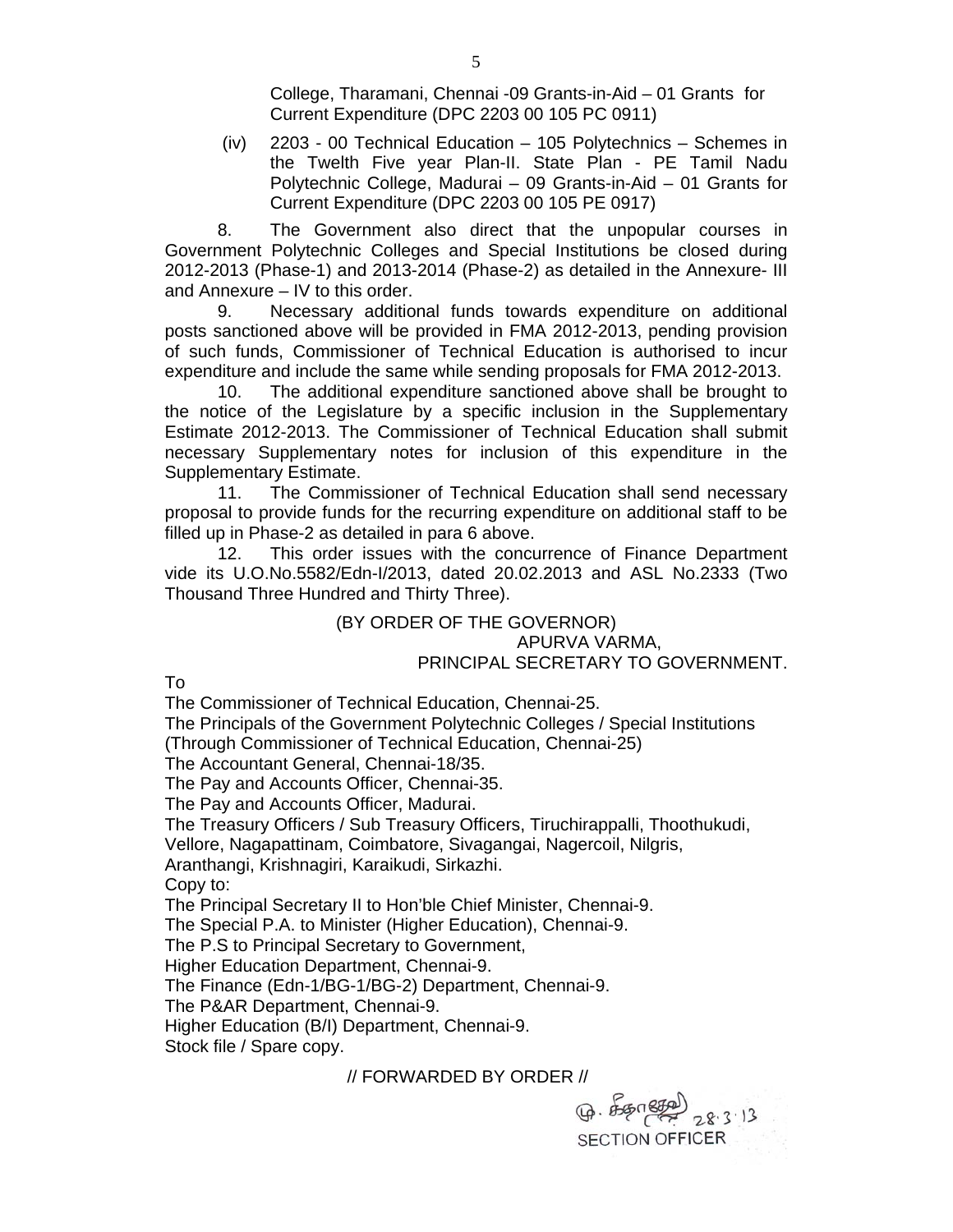### ANNEXURE- I PHASE-1 [2012-2013] (G.O. (Ms) No.48, Higher Education (C2) Department, dated 28.03.2012) GOVERNMENT POLYTECHNIC COLLEGES [DETAILS OF POSTS NEWLY SANCTIONED, POSTS RETAINED, TOTAL APPROVED POSTS AND SURRENDER OF POSTS]

|                  | <b>GOVERNMENT POLYTECHNIC COLLEGE, TIRUCHIRAPPALLI - 620 022</b>                                                    |                |                                          |                         |                         |                                                |                         |                |                                       |                |               |                          |                          |                                 |                         |
|------------------|---------------------------------------------------------------------------------------------------------------------|----------------|------------------------------------------|-------------------------|-------------------------|------------------------------------------------|-------------------------|----------------|---------------------------------------|----------------|---------------|--------------------------|--------------------------|---------------------------------|-------------------------|
| SI.<br><b>No</b> | <b>Branch</b>                                                                                                       |                | No. of New<br><b>Posts</b><br>sanctioned |                         |                         | No. of<br>existing<br><b>Posts</b><br>retained |                         |                | <b>Total Approved</b><br><b>Posts</b> |                |               |                          |                          | <b>No. of Posts Surrendered</b> |                         |
|                  |                                                                                                                     | OOH            | $\overline{\phantom{0}}$                 | <b>JATO</b>             | OOH                     | ┙                                              | <b>JATO</b>             | $rac{1}{2}$    | ┙                                     | <b>TOTAL</b>   | OHO           | ಕ                        | ┚                        | Instr.                          | TOTAL                   |
| 1                | Civil<br>Engineering                                                                                                | $\mathbf 0$    | 0                                        | $\mathbf{0}$            | 1                       | 6                                              | $\overline{7}$          | $\mathbf{1}$   | 6                                     | $\overline{7}$ | 0             | $\overline{2}$           | 0                        | 0                               | $\boldsymbol{2}$        |
| $\overline{2}$   | Sugar<br>Technology                                                                                                 | $\pmb{0}$      | 3                                        | $\mathbf{3}$            | 1                       | 3                                              | 4                       | $\mathbf{1}$   | 6                                     | 7              | 0             | $\overline{c}$           | 0                        | 0                               | $\frac{2}{2}$           |
| 3                | EEE                                                                                                                 | $\overline{0}$ | $\mathbf{1}$                             | $\mathbf{1}$            | 1                       | $\overline{5}$                                 | $6\phantom{1}$          | $\mathbf{1}$   | 6                                     |                | 0             | $\mathcal I$             | 0                        | $\mathcal I$                    |                         |
| 4                | <b>ECE</b>                                                                                                          | $\mathbf{1}$   | $\mathbf{1}$                             | $\overline{2}$          | $\overline{0}$          | $\overline{5}$                                 | $\overline{5}$          | $\mathbf{1}$   | 6                                     |                | 0             | $\mathcal I$             | 0                        | 0                               | $\overline{\mathbf{1}}$ |
| $\overline{5}$   | Computer<br>Engineering                                                                                             | $\mathbf{1}$   | 6                                        | $\overline{7}$          | $\mathbf 0$             | $\mathbf 0$                                    | $\mathbf 0$             | $\mathbf{1}$   | 6                                     | $\overline{7}$ | 0             | 0                        | 0                        | 0                               | 0                       |
| 6                | Mechanical<br>Engineering                                                                                           | 0              | 4                                        | $\overline{\mathbf{4}}$ | 1                       | 5                                              | $6\phantom{1}$          | $\mathbf{1}$   | 9                                     | 10             | 0             | $\overline{\mathcal{A}}$ | 0                        | 3                               | 7                       |
| $\overline{7}$   | PD Welding                                                                                                          | $\overline{0}$ | $\overline{0}$                           | $\mathbf 0$             | $\overline{0}$          | $\overline{0}$                                 | $\overline{\mathbf{0}}$ | $\overline{0}$ | $\overline{0}$                        | $\bf{0}$       | 0             | $\overline{1}$           | $\overline{1}$           | $\overline{o}$                  | $\overline{2}$          |
| 8                | <b>PD Diesel</b><br>Traction<br>Engineering                                                                         | $\overline{0}$ | $\Omega$                                 | $\mathbf{0}$            | $\overline{0}$          | $\Omega$                                       | $\mathbf{0}$            | $\Omega$       | $\overline{0}$                        | $\mathbf{0}$   | $\mathbf{1}$  | $\overline{1}$           | $\overline{\mathcal{L}}$ | $\mathcal{I}$                   | $\overline{\mathbf{4}}$ |
| 9                | English                                                                                                             | $\mathbf 0$    | $\overline{2}$                           | $\mathbf 2$             | $\mathbf 0$             | $\mathbf{1}$                                   | $\mathbf{1}$            | 0              | 3                                     | 3              | 0             | 0                        | 0                        | $\mathbf{1}$                    | $\mathbf{1}$            |
| 10               | Mathematics                                                                                                         | $\overline{0}$ | $\overline{4}$                           | $\overline{\mathbf{4}}$ | $\overline{0}$          | $\overline{0}$                                 | $\mathbf 0$             | $\overline{0}$ | $\overline{4}$                        | $\overline{4}$ | 0             | $\mathbf{1}$             | 0                        | 1                               | $\overline{\mathbf{2}}$ |
| 11               | Physics                                                                                                             | $\mathbf 0$    | $\overline{3}$                           | $\overline{\mathbf{3}}$ | $\overline{0}$          | $\overline{1}$                                 | $\overline{1}$          | $\overline{0}$ | $\overline{4}$                        | $\overline{4}$ | 0             | 0                        | 0                        | $\overline{1}$                  | $\overline{\mathbf{1}}$ |
| 12               | Chemistry                                                                                                           | $\overline{0}$ | $\overline{4}$                           | $\overline{4}$          | $\overline{0}$          | $\overline{0}$                                 | $\mathbf 0$             | $\overline{0}$ | $\overline{4}$                        | $\overline{4}$ | 0             | $\overline{O}$           | $\overline{o}$           | $\overline{2}$                  | $\overline{2}$          |
|                  | <b>TOTAL</b>                                                                                                        | $\overline{2}$ | 28                                       | 30                      | $\overline{\mathbf{4}}$ | 26                                             | 30                      | $\overline{6}$ | $\overline{54}$                       | 60             | $\mathbf{1}$  | $\overline{13}$          | $\overline{2}$           | 10                              | $\overline{26}$         |
|                  | BHARATHIAR CENTENARY MEMORIAL GOVERNMENT WOMEN'S POLYTECHNIC<br>COLLEGE, ETTAYAPURAM, THOOTHUKUDI DISTRICT- 628902. |                |                                          |                         |                         |                                                |                         |                |                                       |                |               |                          |                          |                                 |                         |
| SI.              | <b>Branch</b>                                                                                                       |                | No. of New<br><b>Posts</b><br>sanctioned |                         |                         | No. of<br>existing<br><b>Posts</b><br>retained |                         |                | <b>Total Approved</b><br><b>Posts</b> |                |               |                          |                          | <b>No. of Posts Surrendered</b> |                         |
| <b>No</b>        |                                                                                                                     | $\frac{1}{2}$  | TOTAL<br>ᆜ                               |                         |                         | ┙                                              | <b>TOTAL</b>            | QЯ             | L                                     | TOTAL          | $\frac{1}{2}$ | ಕ                        | ┙                        | Instr.                          | TOTAL                   |
| $\overline{1}$   | Garment<br>Tech                                                                                                     | 1              | 5                                        | $6\phantom{1}$          | $\boldsymbol{0}$        | 1                                              | 1                       | 1              | 6                                     | 7              | 0             | 1                        | 0                        | 3                               | 4                       |
| $\overline{2}$   | <b>ICE</b>                                                                                                          | $\overline{0}$ | $\overline{0}$                           | $\mathbf 0$             | 1                       | $\overline{4}$                                 | $\overline{5}$          | $\mathbf{1}$   | $\overline{4}$                        | $\overline{5}$ | 0             | $\overline{2}$           | $\overline{2}$           | $\theta$                        | $\overline{\mathbf{4}}$ |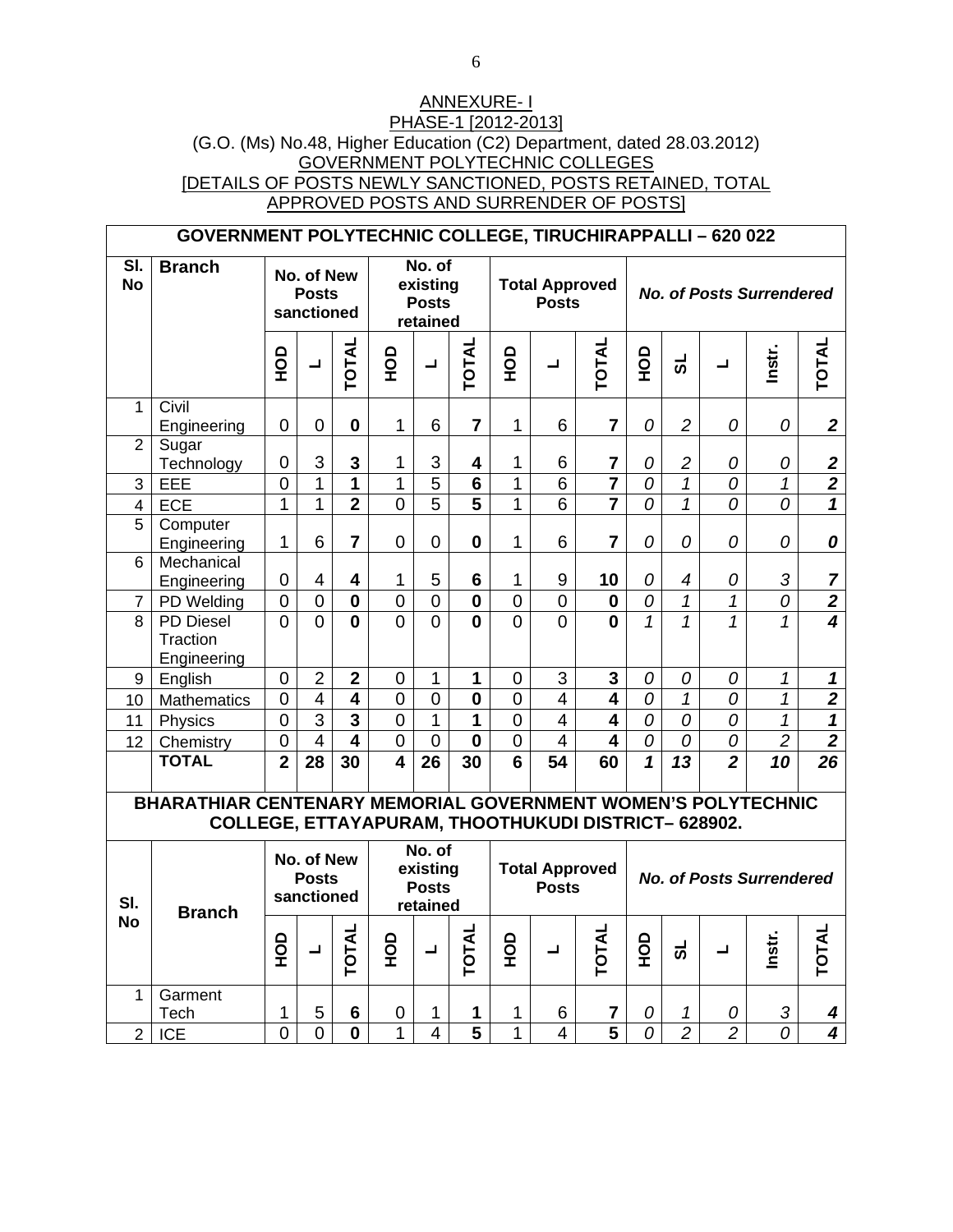| 3              | EEE                                                           | 1                       | 6                                        | 7                       | 0              | 0                                              | $\boldsymbol{0}$        | 1              | 6                                     | 7                                               | 0                       | 0              | 0                   | 0                               | 0                                |
|----------------|---------------------------------------------------------------|-------------------------|------------------------------------------|-------------------------|----------------|------------------------------------------------|-------------------------|----------------|---------------------------------------|-------------------------------------------------|-------------------------|----------------|---------------------|---------------------------------|----------------------------------|
| 4              | <b>ECE</b>                                                    | $\overline{0}$          | $\overline{2}$                           | $\overline{2}$          | 1              | $\overline{4}$                                 | $\overline{5}$          | 1              | 6                                     | $\overline{7}$                                  | 0                       | 1              | 0                   | 1                               | $\overline{2}$                   |
| 5              | Computer<br>Engineering                                       | 1                       | 6                                        | 7                       | $\mathbf 0$    | 0                                              | $\mathbf{0}$            | 1              | 6                                     | 7                                               | 0                       | 0              | 0                   | 0                               | 0                                |
| 6              | Mechanical<br>Engineering                                     | $\pmb{0}$               | 8                                        | 8                       | 1              | 1                                              | $\overline{\mathbf{2}}$ | 1              | 9                                     | 10                                              | 0                       | $\overline{c}$ | 0                   | 4                               | $\boldsymbol{6}$                 |
| $\overline{7}$ | Machine<br>Design &<br>Drafting                               | $\overline{0}$          | $\overline{0}$                           | $\mathbf{0}$            | $\overline{0}$ | $\overline{0}$                                 | $\mathbf{0}$            | $\overline{0}$ | $\overline{0}$                        | $\mathbf 0$                                     | $\mathcal{I}$           | $\overline{2}$ | $\overline{5}$      | 0                               | $\overline{\boldsymbol{\delta}}$ |
| 8              | English                                                       | $\boldsymbol{0}$        | $\overline{2}$                           | $\mathbf{2}$            | $\mathbf 0$    | $\mathbf{1}$                                   | 1                       | 0              | 3                                     | 3                                               | 0                       | 0              | 0                   | 0                               | 0                                |
| 9              | Mathematics                                                   | $\mathbf 0$             | $\overline{3}$                           | $\overline{\mathbf{3}}$ | $\overline{0}$ | $\overline{0}$                                 | $\mathbf 0$             | $\overline{0}$ | 3                                     | $\overline{\mathbf{3}}$                         | 0                       | 1              | 0                   | 1                               | $\overline{2}$                   |
| 10             | Physics                                                       | $\boldsymbol{0}$        | $\overline{3}$                           | $\overline{\mathbf{3}}$ | $\overline{0}$ | 1                                              | 1                       | $\overline{0}$ | $\overline{\mathbf{4}}$               | $\overline{4}$                                  | $\overline{0}$          | $\overline{0}$ | $\overline{\theta}$ | $\mathbf 1$                     | $\overline{\mathbf{1}}$          |
| 11             | Chemistry                                                     | $\boldsymbol{0}$        | $\overline{3}$                           | $\overline{\mathbf{3}}$ | $\mathbf 0$    | 1                                              | 1                       | $\mathbf 0$    | $\overline{4}$                        | 4                                               | $\mathcal O$            | 0              | 0                   | 1                               | $\overline{\mathbf{1}}$          |
|                | <b>TOTAL</b>                                                  | $\overline{\mathbf{3}}$ | 38                                       | 41                      | $\overline{3}$ | $\overline{13}$                                | 16                      | 6              | 51                                    | 57                                              | $\overline{\mathbf{1}}$ | $\overline{g}$ |                     | 11                              | 28                               |
|                |                                                               |                         |                                          |                         |                |                                                |                         |                |                                       | CENTRAL POLYTECHNIC COLLEGE, CHENNAI - 600 113. |                         |                |                     |                                 |                                  |
| SI.            | <b>Branch</b>                                                 |                         | No. of New<br><b>Posts</b><br>sanctioned |                         |                | No. of<br>existing<br><b>Posts</b><br>retained |                         |                | <b>Total Approved</b><br><b>Posts</b> |                                                 |                         |                |                     | <b>No. of Posts Surrendered</b> |                                  |
| <b>No</b>      |                                                               | $\frac{1}{2}$           | $\blacksquare$                           | <b>TOTAL</b>            | <b>OCH</b>     | $\blacksquare$                                 | <b>TOTAL</b>            | о<br>Э         | ᆜ                                     | <b>TOTAL</b>                                    | $\frac{1}{2}$           | ಕ              | ᆜ                   | Instr.                          | <b>TOTAL</b>                     |
| 1              | Civil<br>Engineering                                          | $\overline{0}$          | $\overline{0}$                           | $\mathbf{0}$            | $\mathbf{1}$   | 6                                              |                         | 1              | 6                                     |                                                 | $\mathcal I$            | 3              | 3                   | 6                               | 13                               |
| $\overline{2}$ | Mechanical<br>Engineering                                     | $\mathbf 0$             | 14                                       | 14                      | $\overline{2}$ | 6                                              | 8                       | $\overline{2}$ | 20                                    | 22                                              | 0                       | 6              | 0                   | 9                               | 15                               |
| 3              | EEE                                                           | $\mathbf 0$             | $\overline{0}$                           | $\bf{0}$                | $\mathbf{1}$   | 6                                              | $\overline{7}$          | 1              | 6                                     | $\overline{7}$                                  | 1                       | 3              | $\overline{2}$      | 3                               | $\boldsymbol{9}$                 |
| 4              | <b>ECE</b>                                                    | $\overline{2}$          | 10                                       | 12                      | $\overline{0}$ | $\overline{2}$                                 | $\overline{\mathbf{2}}$ | $\overline{2}$ | 12                                    | 14                                              | 0                       | $\mathcal{I}$  | 0                   | 0                               | $\mathbf{1}$                     |
| 5              | Computer<br>Engineering                                       | 1                       | 6                                        | $\overline{7}$          | $\mathbf 0$    | $\overline{0}$                                 | $\mathbf 0$             | 1              | 6                                     | $\overline{7}$                                  | 0                       | 0              | 0                   | 0                               | 0                                |
| 6              | Mechanical<br>(SW)                                            | $\mathbf{1}$            | 3                                        | $\overline{\mathbf{4}}$ | $\mathbf 0$    | 1                                              | 1                       | $\mathbf{1}$   | $\overline{4}$                        | 5                                               | 0                       | $\mathbf{1}$   | 0                   | $\overline{7}$                  | 8                                |
| $\overline{7}$ | <b>Fisheries</b><br>Technology<br>& Navigation<br>Engineering | $\mathbf 0$             | 0                                        | $\mathbf 0$             | $\mathbf{1}$   | $\overline{2}$                                 | $\overline{3}$          | $\mathbf{1}$   | $\overline{2}$                        | $\overline{3}$                                  | $\mathcal{O}$           | $\mathcal I$   | 0                   | $\overline{2}$                  | $\mathbf{3}$                     |
| 8              | Marine<br>Engineering                                         | 1                       | 4                                        | 5                       | $\overline{0}$ | $\mathbf 0$                                    | $\mathbf 0$             | $\mathbf{1}$   | $\overline{4}$                        | $5\phantom{.}$                                  | 0                       | 0              | 0                   | 0                               | 0                                |
| 9              | Prosthetics &<br>Orthotics                                    | $\mathbf 0$             | $\overline{2}$                           | $\mathbf{2}$            | 0              | 0                                              | $\mathbf{0}$            | 0              | $\overline{2}$                        | $\mathbf{2}$                                    | $\mathcal{O}$           | $\mathcal I$   | 0                   | $\mathbf{1}$                    | $\boldsymbol{2}$                 |
| 10             | <b>PD Structural</b><br>Engineering                           | 0                       | $\mathbf 0$                              | $\mathbf 0$             | $\mathbf 0$    | 0                                              | $\mathbf 0$             | 0              | $\mathbf 0$                           | $\mathbf 0$                                     | 0                       | 0              | 0                   | 0                               | 0                                |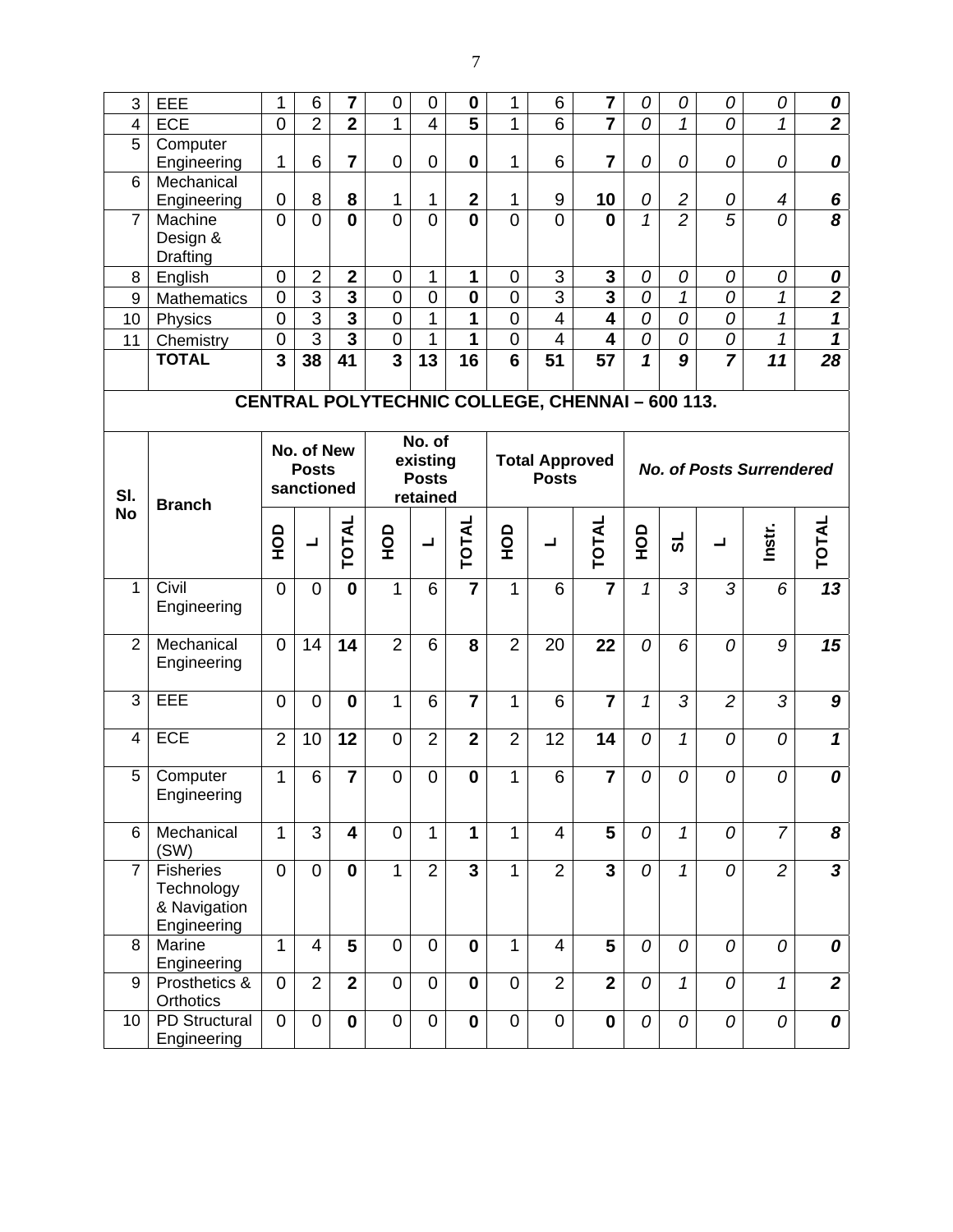| 11             | PD Industrial<br>Engineering                                  | $\mathbf 0$    | 0                                        | 0                       | $\mathbf 0$    | 0                                                           | $\bf{0}$                | 0                        | 0                                     | $\bf{0}$                | 0              | 0              | 0              | 0                               | 0                       |
|----------------|---------------------------------------------------------------|----------------|------------------------------------------|-------------------------|----------------|-------------------------------------------------------------|-------------------------|--------------------------|---------------------------------------|-------------------------|----------------|----------------|----------------|---------------------------------|-------------------------|
| 12             | <b>PD Quantity</b><br>Surveying                               | $\overline{0}$ | 0                                        | $\mathbf{0}$            | $\overline{0}$ | $\overline{0}$                                              | $\mathbf{0}$            | $\overline{0}$           | $\overline{0}$                        | $\mathbf 0$             | 0              | $\mathbf{1}$   | $\mathcal I$   | 1                               | $\overline{\mathbf{3}}$ |
| 13             | PD Town &<br>Country<br>Planning                              | $\overline{0}$ | $\overline{0}$                           | $\mathbf 0$             | $\overline{0}$ | $\overline{0}$                                              | $\mathbf{0}$            | 0                        | $\overline{0}$                        | $\mathbf 0$             | $\mathcal{I}$  | 0              | $\mathcal{I}$  | 1                               | $\overline{3}$          |
| 14             | PD Computer<br>Application                                    | $\overline{0}$ | $\overline{0}$                           | $\mathbf{0}$            | $\overline{0}$ | $\overline{0}$                                              | $\mathbf{0}$            | $\overline{0}$           | $\overline{0}$                        | $\mathbf 0$             | $\mathcal{I}$  | $\overline{2}$ | 0              | 0                               | $\mathbf{3}$            |
| 15             | <b>PD</b> Medical<br>Eqpt. Tech.                              | $\overline{0}$ | $\Omega$                                 | $\mathbf 0$             | $\overline{0}$ | $\Omega$                                                    | $\mathbf{0}$            | $\overline{0}$           | $\overline{0}$                        | $\mathbf 0$             | $\overline{2}$ | $\mathbf{1}$   | $\theta$       | $\mathcal{I}$                   | $\overline{\mathbf{4}}$ |
| 16             | PD Metallurgy                                                 | $\mathbf 0$    | $\mathbf 0$                              | $\mathbf 0$             | $\mathbf 0$    | $\mathbf 0$                                                 | $\mathbf 0$             | 0                        | $\mathbf 0$                           | $\mathbf 0$             | 1              | $\overline{c}$ | $\overline{2}$ | 0                               | $rac{5}{1}$             |
| 17             | Construction<br>Technology                                    | $\overline{0}$ | $\overline{0}$                           | $\mathbf{0}$            | $\overline{0}$ | $\Omega$                                                    | $\mathbf{0}$            | $\overline{0}$           | $\overline{0}$                        | $\mathbf 0$             | $\overline{o}$ | 0              | $\mathbf{1}$   | 0                               |                         |
| 18             | $TV$ Engg $-$<br>Certificate<br>Course                        | $\overline{0}$ | 0                                        | $\bf{0}$                | $\overline{0}$ | $\overline{0}$                                              | $\bf{0}$                | 0                        | $\overline{0}$                        | $\bf{0}$                | 0              | 0              | 0              | 1                               | $\mathbf{1}$            |
| 19             | Microprocessor<br>(Certificate)                               | $\overline{0}$ | $\overline{0}$                           | $\mathbf{0}$            | $\overline{0}$ | $\overline{0}$                                              | $\mathbf{0}$            | $\overline{0}$           | $\overline{0}$                        | $\bf{0}$                | $\mathcal{I}$  | $\overline{2}$ | 0              | 0                               | $\mathbf{3}$            |
| 20             | English                                                       | $\overline{0}$ | 6                                        | $6\phantom{1}$          | $\overline{0}$ | $\Omega$                                                    | $\mathbf 0$             | $\overline{0}$           | 6                                     | $6\phantom{1}$          | 0              | 1              | 0              | 4                               | ${\bf 5}$               |
| 21             | <b>Mathematics</b>                                            | $\mathbf 0$    | 4                                        | $\overline{\mathbf{4}}$ | $\overline{0}$ | $\overline{3}$                                              | $\overline{\mathbf{3}}$ | $\overline{0}$           | $\overline{7}$                        |                         | 0              | $\mathbf{1}$   | 0              | $\mathbf 1$                     | $\overline{\mathbf{2}}$ |
| 22             | Physics                                                       | $\overline{0}$ | 6                                        | $6\phantom{1}$          | $\overline{0}$ | $\mathbf 1$                                                 | 1                       | $\overline{0}$           | $\overline{7}$                        | $\overline{\mathbf{7}}$ | 0              | $\mathbf{1}$   | 0              | $\overline{3}$                  | $\boldsymbol{4}$        |
| 23             | Chemistry                                                     | $\overline{0}$ | $\overline{5}$                           | 5                       | $\mathbf 0$    | $\mathbf 1$                                                 | 1                       | 0                        | 6                                     | $6\phantom{1}$          | 0              | 0              | 0              | $\overline{3}$                  | $\overline{\mathbf{3}}$ |
|                | <b>TOTAL</b>                                                  | 5              | 60                                       | 65                      | 5              | 28                                                          | 33                      | 10                       | 88                                    | 98                      | 8              | 27             | 10             | 43                              | $\overline{88}$         |
|                |                                                               |                |                                          |                         |                |                                                             |                         |                          |                                       |                         |                |                |                |                                 |                         |
|                | THANTHAI PERIYAR E.V RAMASAMY GOVERNMENT POLYTECHNIC COLLEGE, |                |                                          |                         |                |                                                             |                         | <b>VELLORE- 632 002.</b> |                                       |                         |                |                |                |                                 |                         |
| SI.            |                                                               |                | No. of New<br><b>Posts</b><br>sanctioned |                         |                | $\overline{No.}$ of<br>existing<br><b>Posts</b><br>retained |                         |                          | <b>Total Approved</b><br><b>Posts</b> |                         |                |                |                | <b>No. of Posts Surrendered</b> |                         |
| <b>No</b>      | <b>Branch</b>                                                 | 9DH            | ┙                                        | TOTAL                   | а<br>Э         | ᆜ                                                           | TOTAL                   | 요<br>모                   | ᆜ                                     | <b>TOTAL</b>            | 요<br>모         | ಕ              | ┙              | Instr.                          | <b>TOTAL</b>            |
| $\mathbf{1}$   | <b>Civil Engineering</b>                                      | $\mathbf 0$    | $\overline{2}$                           | $\overline{2}$          | 1              | 4                                                           | 5                       | 1                        | 6                                     | 7                       | 0              | $\mathbf{1}$   | 0              | 3                               | $\overline{\mathbf{4}}$ |
| $\overline{2}$ | Mechanical<br>Engineering                                     | $\mathbf{1}$   | 14                                       | 15                      | 1              | $\mathbf{1}$                                                | $\overline{2}$          | $\overline{2}$           | 15                                    | 17                      | 0              | $\overline{2}$ | 0              | $\overline{4}$                  | 6                       |
| 3              | EEE                                                           | $\mathbf 0$    | 5                                        | $5\phantom{.}$          | 1              | $\mathbf{1}$                                                | $\overline{2}$          | $\mathbf{1}$             | 6                                     | $\overline{7}$          | 0              | $\overline{2}$ | 0              | 3                               | $\overline{\mathbf{5}}$ |
| 4              | <b>ECE</b>                                                    | $\mathbf{1}$   | 6                                        | $\overline{\mathbf{7}}$ | $\overline{0}$ | $\mathbf 0$                                                 | $\mathbf 0$             | $\mathbf{1}$             | 6                                     | $\overline{7}$          | 0              | 0              | 0              | 0                               | 0                       |
| 5              | English                                                       | $\mathbf 0$    | $\overline{2}$                           | $\mathbf{2}$            | $\overline{0}$ | $\mathbf{1}$                                                | $\mathbf 1$             | 0                        | 3                                     | $\overline{\mathbf{3}}$ | 0              | 0              | 0              | $\mathcal I$                    | $\mathbf{1}$            |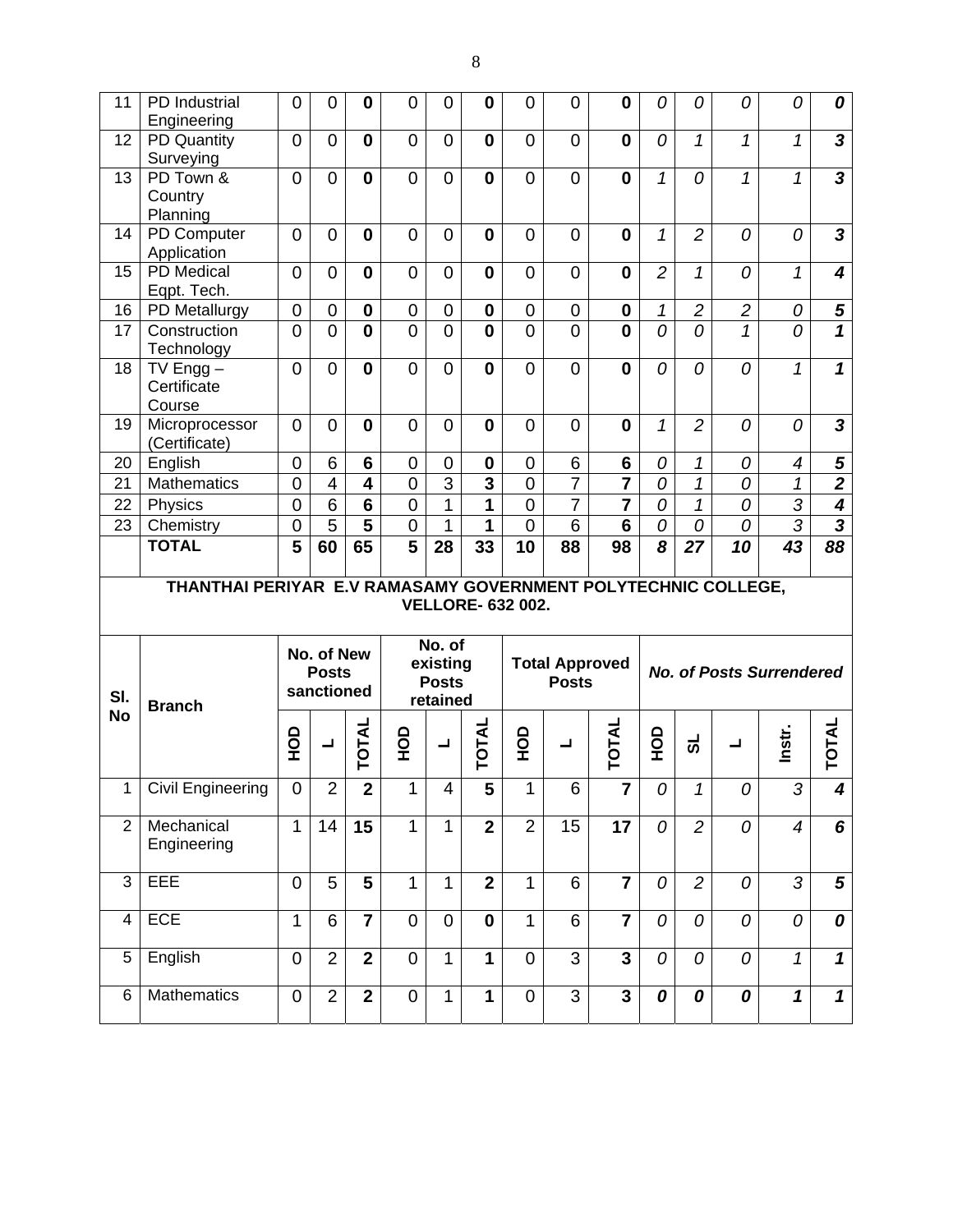| $\overline{7}$           | Physics                                                               | $\mathbf 0$      | $\overline{2}$                           | $\mathbf{2}$               | 0                       | $\mathbf{1}$                                   | 1                       | 0                       | 3                                     | 3                                         | 0             | 0              | 0                               | $\overline{c}$ | $\boldsymbol{2}$           |
|--------------------------|-----------------------------------------------------------------------|------------------|------------------------------------------|----------------------------|-------------------------|------------------------------------------------|-------------------------|-------------------------|---------------------------------------|-------------------------------------------|---------------|----------------|---------------------------------|----------------|----------------------------|
| 8                        | Chemistry                                                             | $\mathbf 0$      | $\overline{2}$                           | $\overline{2}$             | $\mathbf 0$             | $\mathbf{1}$                                   | 1                       | 0                       | 3                                     | 3                                         | 0             | 0              | 0                               | $\mathcal I$   | $\mathbf 1$                |
|                          | <b>TOTAL</b>                                                          | $\overline{2}$   | 35                                       | 37                         | $\overline{3}$          | 10                                             | 13                      | 5                       | 45                                    | 50                                        | 0             | 5              | 0                               | 15             | 20                         |
|                          |                                                                       |                  |                                          |                            |                         |                                                |                         |                         |                                       |                                           |               |                |                                 |                |                            |
|                          | <b>GOVERNMENT POLYTECHNIC COLLEGE, THOOTHUKUDI - 628 008</b>          |                  |                                          |                            |                         |                                                |                         |                         |                                       |                                           |               |                |                                 |                |                            |
| SI.<br><b>No</b>         | <b>Branch</b>                                                         |                  | No. of New<br><b>Posts</b><br>sanctioned |                            |                         | No. of<br>existing<br><b>Posts</b><br>retained |                         |                         | <b>Total Approved</b><br><b>Posts</b> |                                           |               |                | <b>No. of Posts Surrendered</b> |                |                            |
|                          |                                                                       | $\frac{1}{2}$    | ᆜ                                        | TOTAL                      | $\frac{1}{2}$           | ᆜ                                              | <b>TOTAL</b>            | ОР<br>Н                 | ┙                                     | TOTAL                                     | $\frac{1}{2}$ | ಕ              |                                 | Instr.         | <b>TOTAL</b>               |
| $\overline{1}$           | Civil<br>Engineering                                                  | $\overline{0}$   | $\overline{2}$                           | $\overline{2}$             | $\mathbf{1}$            | $\overline{4}$                                 | 5                       | $\mathbf{1}$            | 6                                     | $\overline{7}$                            | 0             | $\overline{c}$ | 0                               | $\overline{2}$ | $\overline{\mathbf{4}}$    |
| $\overline{2}$           | Mechanical<br>Engineering                                             | $\overline{0}$   | $\overline{7}$                           | $\overline{7}$             | 1                       | 1                                              | $\overline{2}$          | 1                       | 8                                     | 9                                         | 0             | 3              | 0                               | 6              | 9                          |
| 3                        | EEE                                                                   | $\mathbf 0$      | 4                                        | 4                          | 1                       | $\overline{2}$                                 | 3                       | 1                       | 6                                     | 7                                         | 0             | $\overline{2}$ | 0                               | 5              | $\overline{7}$             |
| $\overline{\mathcal{A}}$ | <b>ECE</b>                                                            | 1                | 1                                        | $\overline{\mathbf{2}}$    | $\mathbf 0$             | $\overline{5}$                                 | $\overline{\mathbf{5}}$ | 1                       | 6                                     | $\overline{\mathbf{7}}$                   | 0             | 1              | 0                               | $\overline{2}$ | $\frac{3}{3}$              |
| 5                        | PD in Tool &<br>Die Making                                            | $\overline{0}$   | $\overline{0}$                           | $\mathbf{0}$               | $\overline{0}$          | $\overline{0}$                                 | $\bf{0}$                | $\overline{0}$          | $\overline{0}$                        | $\bf{0}$                                  | 1             | $\mathcal I$   | 1                               | 0              |                            |
| 6                        | English                                                               | $\mathbf 0$      | 1                                        | $\mathbf{1}$               | $\mathbf 0$             | $\mathbf{1}$                                   | 1                       | 0                       | $\overline{2}$                        | $\overline{2}$                            | 0             | 0              | 0                               | 1              | $\boldsymbol{\mathcal{L}}$ |
| $\overline{7}$           | <b>Mathematics</b>                                                    | $\overline{0}$   | $\mathbf 0$                              | $\mathbf 0$                | $\mathbf 0$             | $\overline{2}$                                 | $\overline{2}$          | $\overline{0}$          | $\overline{2}$                        | $\overline{\mathbf{2}}$                   | 0             | 1              | 0                               | 0              | $\boldsymbol{\mathcal{L}}$ |
| 8                        | Physics                                                               | $\mathbf 0$      | $\overline{2}$                           | $\overline{2}$             | $\overline{0}$          | $\overline{1}$                                 | 1                       | $\overline{0}$          | $\overline{3}$                        | $\overline{\mathbf{3}}$                   | 0             | 0              | 0                               | $\overline{2}$ | $\overline{\mathbf{2}}$    |
| 9                        | Chemistry                                                             | $\mathbf 0$      | 1                                        | 1                          | $\mathbf 0$             | $\overline{2}$                                 | $\overline{2}$          | $\mathbf 0$             | $\overline{3}$                        | $\overline{\mathbf{3}}$                   | 0             | 0              | 0                               | 0              | 0                          |
|                          | <b>TOTAL</b>                                                          | 1                | 18                                       | 19                         | 3                       | 18                                             | 21                      | $\overline{\mathbf{4}}$ | 36                                    | 40                                        | $\mathbf 1$   | 10             | $\mathbf{1}$                    | 18             | 30                         |
|                          | <b>GOVERNMENT POLYTECHNIC COLLEGE, PURASAWALKAM, CHENNAI-600 012.</b> |                  |                                          |                            |                         |                                                |                         |                         |                                       |                                           |               |                |                                 |                |                            |
|                          |                                                                       |                  | No. of New                               |                            |                         | No. of                                         |                         |                         |                                       |                                           |               |                |                                 |                |                            |
| SI.<br><b>No</b>         | <b>Branch</b>                                                         |                  | <b>Posts</b><br>sanctioned               |                            |                         | existing<br><b>Posts</b><br>retained           |                         |                         | <b>Total Approved</b><br><b>Posts</b> |                                           |               |                | <b>No. of Posts Surrendered</b> |                |                            |
|                          |                                                                       | OOH              | $\mathbf{u}$                             | <u>ৰ</u><br>$\overline{O}$ | ЭCН                     | $\blacksquare$                                 | ₹<br>$\overline{O}$     | QН                      |                                       | $\overline{\mathbf{A}}$<br>$\overline{O}$ | OOH           | ದ              |                                 | Instr.         | ₹<br>$\overline{C}$        |
| 1                        | Computer<br>Engineering                                               | $\mathbf 0$      | 4                                        | 4                          | $\mathbf{1}$            | $\overline{2}$                                 | $\mathbf{3}$            | $\mathbf{1}$            | 6                                     | $\overline{7}$                            | 0             | $\overline{c}$ | 0                               | 0              | $\mathbf{2}$               |
| $\overline{2}$           | IT                                                                    | $\boldsymbol{0}$ | 4                                        | 4                          | 1                       | $\overline{2}$                                 | $\mathbf{3}$            | 1                       | 6                                     | 7                                         | 0             | $\overline{c}$ | 0                               | 0              | $\boldsymbol{2}$           |
| 3                        | Mechatronics                                                          | $\overline{0}$   | $\overline{3}$                           | $\mathbf{3}$               | 1                       | 4                                              | 5                       | $\mathbf{1}$            | $\overline{7}$                        | 8                                         | 0             | 5              | 0                               | 0              | 5                          |
| 4                        | English                                                               | $\mathbf 0$      | $\overline{2}$                           | $\overline{2}$             | $\mathbf 0$             | $\mathbf 0$                                    | $\mathbf 0$             | $\mathbf 0$             | $\overline{2}$                        | $\overline{\mathbf{2}}$                   | 0             | 1              | 0                               | 0              | $\mathbf 1$                |
| 5                        | <b>Mathematics</b>                                                    | $\mathbf 0$      | $\overline{2}$                           | $\overline{\mathbf{2}}$    | $\mathbf 0$             | $\mathbf 0$                                    | $\mathbf 0$             | 0                       | $\overline{2}$                        | $\overline{\mathbf{2}}$                   | 0             | 1              | 0                               | 0              | $\mathbf{1}$               |
| 6                        | Physics                                                               | $\pmb{0}$        | $\overline{2}$                           | $\overline{\mathbf{2}}$    | $\mathbf 0$             | $\mathbf 0$                                    | $\boldsymbol{0}$        | $\mathbf 0$             | $\overline{2}$                        | $\overline{\mathbf{2}}$                   | 0             | 1              | 0                               | 0              | $\boldsymbol{\mathcal{L}}$ |
| $\overline{7}$           | Chemistry                                                             | $\mathbf 0$      | $\overline{2}$                           | $\overline{\mathbf{2}}$    | $\pmb{0}$               | $\mathbf 0$                                    | $\mathbf 0$             | 0                       | $\overline{2}$                        | $\overline{2}$                            | 0             | 1              | 0                               | 0              | $\mathbf{1}$               |
|                          | <b>TOTAL</b>                                                          | $\mathbf 0$      | 19                                       | 19                         | $\overline{\mathbf{3}}$ | 8                                              | 11                      | 3                       | $\overline{27}$                       | 30                                        | 0             | 13             | 0                               | 0              | 13                         |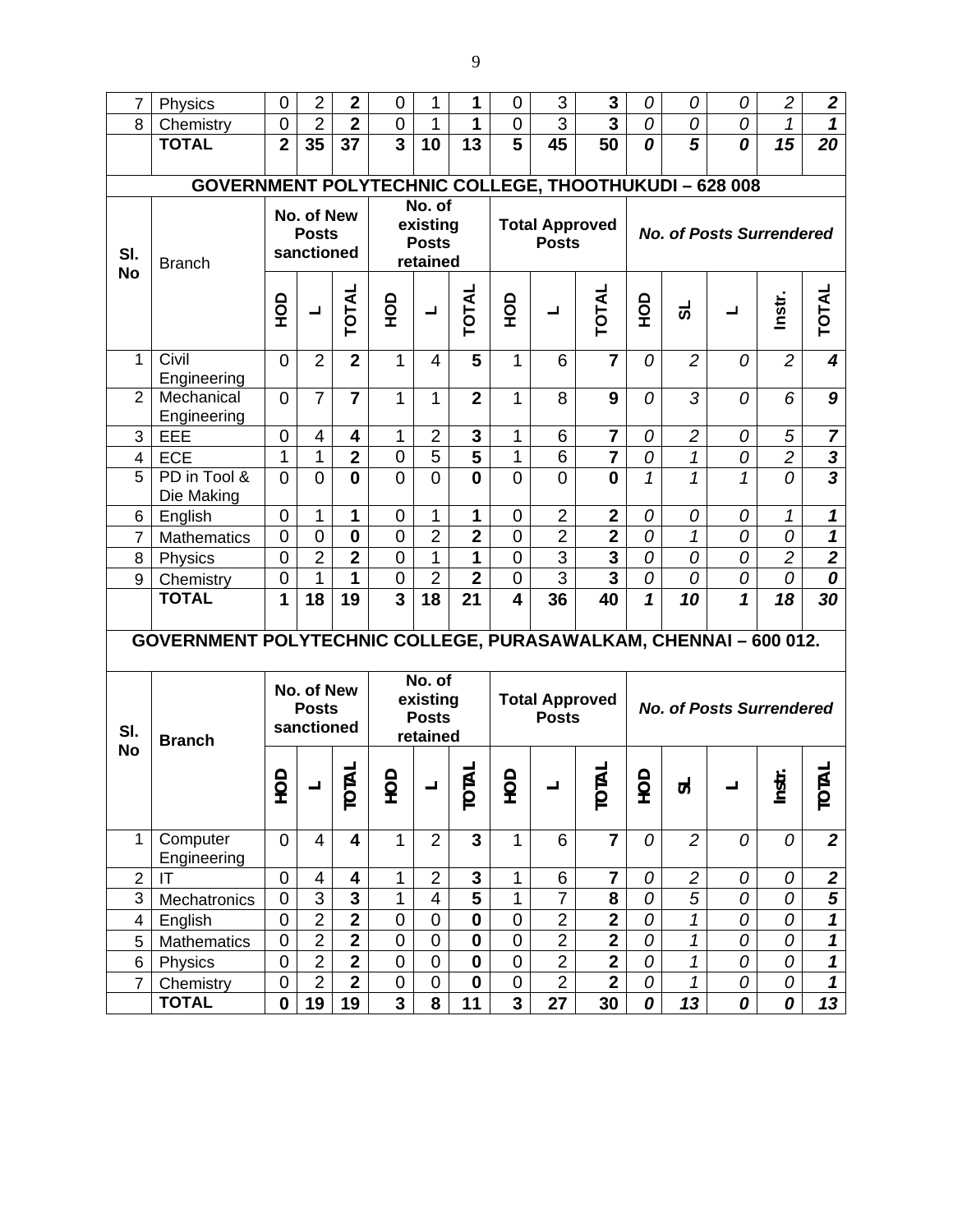|                     | SRINIVASA SUBBARAYA POLYTECHNIC COLLEGE, PUTTUR, SIRKAZHI TALUK, |                             |                                          |                                         |                                  |                                      |                          |                               | <b>NAGAPATTINAM-609108</b>             |                                                   |           |                   |        |                                 |                                |
|---------------------|------------------------------------------------------------------|-----------------------------|------------------------------------------|-----------------------------------------|----------------------------------|--------------------------------------|--------------------------|-------------------------------|----------------------------------------|---------------------------------------------------|-----------|-------------------|--------|---------------------------------|--------------------------------|
| SI.                 | <b>Branch</b>                                                    |                             | No. of New<br><b>Posts</b><br>sanctioned |                                         |                                  | No. of<br>existing Posts<br>retained |                          |                               | <b>Total Approved</b><br><b>Posts</b>  |                                                   |           |                   |        | No. of Posts Surrendered        |                                |
| <b>No</b>           |                                                                  | <b>OCH</b>                  | ┙                                        | TOTAL                                   | <b>OCH</b>                       | ᆜ                                    | TOTAL                    | <b>OCH</b>                    | ┙                                      | TOTAL                                             | <u>go</u> | ಕ                 | ┙      | Instr.                          | <b>TOTAL</b>                   |
| $\mathbf{1}$        | Civil<br>Engineering                                             | $\overline{0}$              | $\overline{2}$                           | $\overline{2}$                          | $\mathbf{1}$                     | 4                                    | 5                        | $\mathbf{1}$                  | 6                                      | $\overline{7}$                                    | 0         | 3                 | 0      | 3                               | 6                              |
| $\overline{2}$      | Mechanical<br>Engineering                                        | $\overline{0}$              | 1                                        | $\mathbf{1}$                            | $\mathbf{1}$                     | 6                                    | $\overline{7}$           | 1                             | $\overline{7}$                         | 8                                                 | 0         | $\overline{2}$    | 0      | $\mathcal I$                    | $\overline{\mathbf{3}}$        |
| 3                   | Computer<br>Technology                                           | $\overline{0}$              | $\overline{0}$                           | $\mathbf{0}$                            | $\mathbf{1}$                     | 6                                    | $\overline{7}$           | 1                             | 6                                      | $\overline{7}$                                    | 0         | $\overline{2}$    | 0      | 0                               | $\overline{2}$                 |
| 4                   | EEE                                                              | $\mathbf 0$                 | 3                                        | 3                                       | 1                                | 3                                    | 4                        | 1                             | 6                                      | 7                                                 | 0         | $\overline{c}$    | 0      | 4                               | 6                              |
| 5                   | English                                                          | $\mathbf 0$                 | 1                                        | 1                                       | $\mathbf 0$                      | 1                                    | 1                        | $\overline{0}$                | $\overline{2}$                         | $\overline{2}$                                    | 0         | 0                 | 0      | 0                               | 0                              |
| $6\phantom{1}6$     | Mathematics                                                      | $\mathbf 0$                 | $\overline{2}$                           | $\overline{2}$                          | $\overline{0}$                   | $\overline{1}$                       | 1                        | $\overline{0}$                | $\overline{3}$                         | $\overline{\mathbf{3}}$                           | 0         | $\mathcal I$      | 0      | 0                               | $\mathbf{1}$                   |
| $\overline{7}$      | Physics                                                          | $\mathbf 0$                 | 1                                        | $\mathbf{1}$                            | $\mathbf 0$                      | $\overline{2}$                       | $\overline{2}$           | $\mathbf 0$                   | $\overline{3}$                         | $\overline{\mathbf{3}}$                           | 0         | 0                 | 0      | $\mathcal{I}$                   | $\overline{\mathbf{1}}$        |
| 8                   | Chemistry                                                        | $\boldsymbol{0}$            | $\overline{2}$                           | $\overline{\mathbf{2}}$                 | $\mathbf 0$                      | $\mathbf{1}$                         | $\mathbf{1}$             | $\overline{0}$                | $\overline{3}$                         | $\overline{\mathbf{3}}$                           | 0         | 0                 | 0      | $\mathbf{1}$                    | $\overline{\mathbf{1}}$        |
|                     | <b>TOTAL</b>                                                     | $\mathbf{0}$                | $1\overline{2}$                          | 12                                      | $\overline{\mathbf{4}}$          | 24                                   | 28                       | $\overline{\mathbf{4}}$       | 36                                     | 40                                                | 0         | 10                | 0      | 10                              | $\overline{20}$                |
|                     |                                                                  |                             |                                          |                                         |                                  |                                      |                          |                               |                                        | TAMIL NADU POLYTECHNIC COLLEGE, MADURAI - 625 011 |           |                   |        |                                 |                                |
|                     |                                                                  |                             |                                          | No. of                                  |                                  |                                      |                          |                               |                                        |                                                   |           |                   |        |                                 |                                |
| SI.                 |                                                                  |                             | No. of New<br><b>Posts</b><br>sanctioned |                                         |                                  | existing<br><b>Posts</b><br>retained |                          |                               | <b>Total Approved</b><br><b>Posts</b>  |                                                   |           |                   |        | <b>No. of Posts Surrendered</b> |                                |
| <b>No</b>           | <b>Branch</b>                                                    | <b>OH</b>                   | ┙                                        | TOTAL                                   | <b>OCH</b>                       | $\blacksquare$                       | <b>TOTAL</b>             | QЯ                            | ┙                                      | <b>TOTAL</b>                                      | <b>OH</b> | ಕ                 |        | Instr.                          | TOTAL                          |
| 1                   | Civil<br>Engineering                                             | $\overline{0}$              | $\overline{0}$                           | $\mathbf{0}$                            | 1                                | 6                                    | $\overline{7}$           | 1                             | 6                                      | $\overline{7}$                                    | 0         | $\overline{2}$    | 0      | $\overline{2}$                  | 4                              |
| $\overline{2}$      | Mechanical                                                       | 1                           | 6                                        | $\overline{7}$                          | $\overline{0}$                   | 0                                    | $\mathbf 0$              | 1                             | 6                                      | $\overline{7}$                                    | 0         | 1                 | 0      | 0                               | $\boldsymbol{\mathcal{L}}$     |
|                     | [SW]                                                             | $\mathbf 0$                 |                                          |                                         | 1                                |                                      | 4                        | 1                             |                                        | 7                                                 | 0         | 1                 |        |                                 |                                |
| 3<br>$\overline{4}$ | EEE<br>Mechanical                                                | $\overline{0}$              | 3<br>$\overline{2}$                      | 3<br>$\overline{2}$                     | $\mathbf{1}$                     | 3<br>$\overline{7}$                  | 8                        | 1                             | 6<br>9                                 | 10                                                | 0         | $\overline{3}$    | 0<br>0 | 5<br>$\overline{7}$             | 6<br>10                        |
| 5                   | Engineering<br>Plastic Tech.                                     | $\mathbf 0$                 | $\overline{0}$                           | $\mathbf{0}$                            | $\mathbf{1}$                     | 4                                    | 5                        | $\mathbf{1}$                  | 4                                      | 5                                                 | 0         | 3                 | 0      | 0                               | $\overline{\mathbf{3}}$        |
| 6                   | [SW]<br>Polymer                                                  | $\overline{0}$              | $\overline{0}$                           | $\mathbf 0$                             | $\mathbf{1}$                     | 4                                    | 5                        | $\mathbf{1}$                  | 4                                      | 5                                                 | 0         | 3                 | 0      | 0                               | $\overline{\mathbf{3}}$        |
| $\overline{7}$      | Tech [SW]<br>Computer                                            | $\mathbf{1}$                | 6                                        | $\overline{7}$                          | $\overline{0}$                   | 0                                    | $\mathbf 0$              | $\mathbf{1}$                  | 6                                      | $\overline{7}$                                    | 0         | 0                 | 0      | 0                               | 0                              |
| 8<br>9              | Engineering<br>PD<br>Automobile<br>Engineering<br>English        | $\mathbf{0}$<br>$\mathbf 0$ | $\overline{0}$<br>3                      | $\mathbf{0}$<br>$\overline{\mathbf{3}}$ | $\mathbf{0}$<br>$\boldsymbol{0}$ | $\overline{0}$<br>$\mathbf{1}$       | $\bf{0}$<br>$\mathbf{1}$ | $\overline{0}$<br>$\mathbf 0$ | $\mathbf 0$<br>$\overline{\mathbf{4}}$ | $\mathbf{0}$<br>4                                 | 0<br>0    | $\mathbf{1}$<br>0 | 1<br>0 | 5<br>$\mathcal{I}$              | $\overline{7}$<br>$\mathbf{1}$ |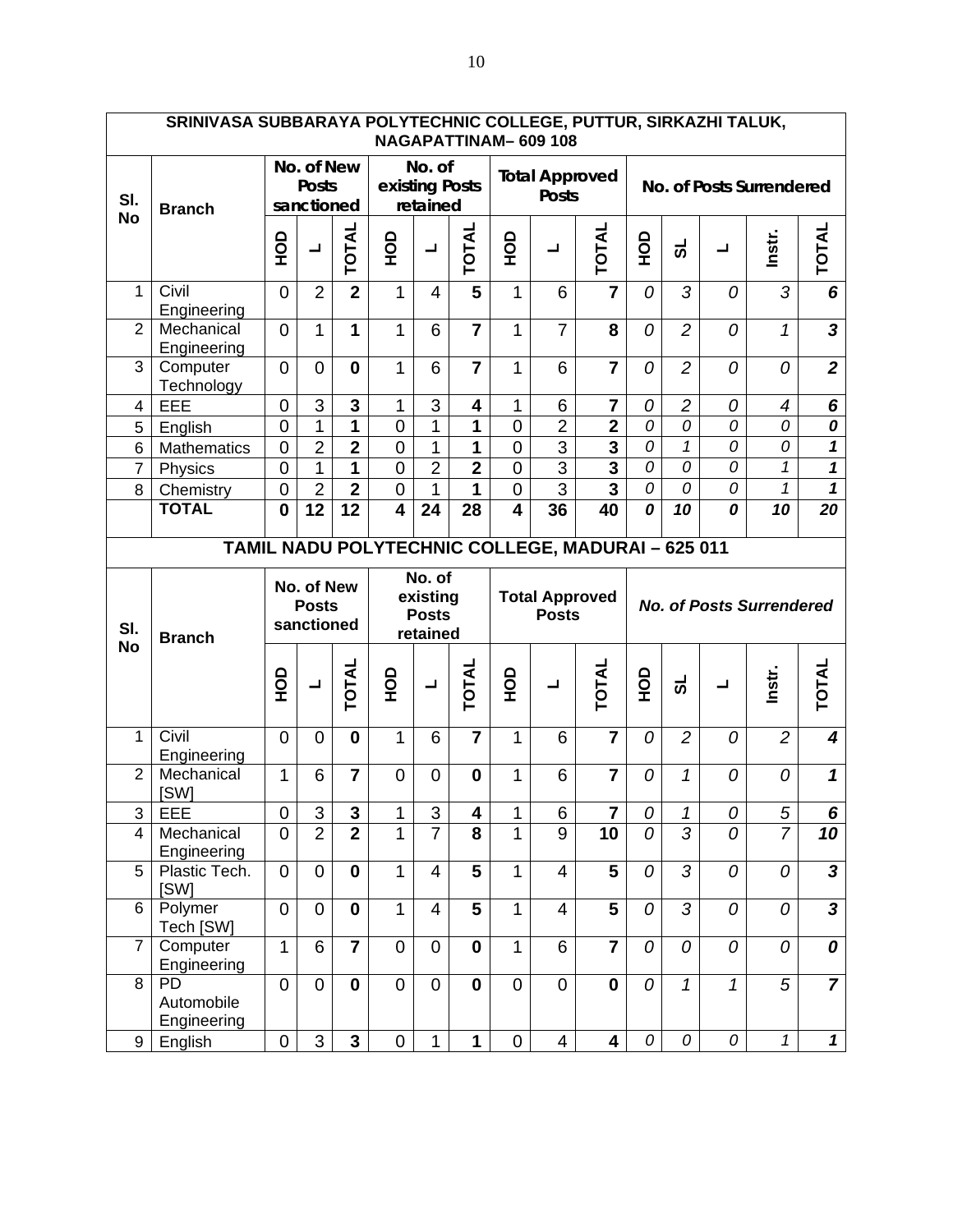| 10               | <b>Mathematics</b>                                          | $\mathbf 0$    | 3                                        | 3                       | $\mathbf 0$             | 1                                              | 1                       | 0              | 4                                     | 4                       | 0                       | 1              | 0              | 1                               | $\mathbf{2}$                |
|------------------|-------------------------------------------------------------|----------------|------------------------------------------|-------------------------|-------------------------|------------------------------------------------|-------------------------|----------------|---------------------------------------|-------------------------|-------------------------|----------------|----------------|---------------------------------|-----------------------------|
| 11               | Physics                                                     | $\overline{0}$ | 4                                        | $\overline{\mathbf{4}}$ | $\overline{0}$          | $\overline{0}$                                 | $\bf{0}$                | $\overline{0}$ | $\overline{\mathcal{L}}$              | $\overline{\mathbf{4}}$ | 0                       | 0              | 0              | $\overline{2}$                  | $\overline{2}$              |
| 12               | Chemistry                                                   | $\mathbf 0$    | $\overline{3}$                           | 3                       | $\mathbf 0$             | 1                                              | 1                       | $\overline{0}$ | $\overline{4}$                        | $\overline{\mathbf{4}}$ | 0                       | 0              | 0              | 1                               | $\mathbf{1}$                |
|                  | <b>TOTAL</b>                                                | $\overline{2}$ | 30                                       | 32                      | $\overline{\mathbf{5}}$ | 27                                             | 32                      |                | 57                                    | 64                      | 0                       | 15             | 1              | 24                              | 40                          |
|                  |                                                             |                |                                          |                         |                         |                                                |                         |                |                                       |                         |                         |                |                |                                 |                             |
|                  | <b>GOVERNMENT POLYTECHNIC COLLEGE, COIMBATORE - 641 014</b> |                |                                          |                         |                         |                                                |                         |                |                                       |                         |                         |                |                |                                 |                             |
| SI.<br><b>No</b> | <b>Branch</b>                                               |                | No. of New<br><b>Posts</b><br>sanctioned |                         |                         | No. of<br>existing<br><b>Posts</b><br>retained |                         |                | <b>Total Approved</b><br><b>Posts</b> |                         |                         |                |                | <b>No. of Posts Surrendered</b> |                             |
|                  |                                                             | $\frac{1}{2}$  | $\overline{\phantom{0}}$                 | TOTAL                   | <b>OCH</b>              | ᆜ                                              | TOTAL                   | $\frac{1}{2}$  | ┙                                     | <b>TOTAL</b>            | $\frac{1}{2}$           | ಹ              | ┙              | Instr.                          | TOTAL                       |
| 1                | Civil<br>Engineering                                        | $\Omega$       | $\Omega$                                 | $\mathbf{0}$            | 1                       | 6                                              | $\overline{7}$          | 1              | 6                                     | $\overline{7}$          | $\overline{O}$          | 3              | 0              | $\overline{\mathcal{A}}$        | $\overline{7}$              |
| $\overline{2}$   | EEE                                                         | $\overline{0}$ | 3                                        | 3                       | 1                       | 3                                              | 4                       | 1              | 6                                     | $\overline{7}$          | 0                       | $\overline{c}$ | 0              | 3                               | 5                           |
| 3                | <b>ECE</b>                                                  | 1              | 1                                        | $\overline{2}$          | $\mathbf 0$             | $\overline{5}$                                 | $\overline{5}$          | 1              | 6                                     | $\overline{\mathbf{7}}$ | 0                       | 0              | $\overline{0}$ | $\overline{\mathcal{I}}$        | $\overline{\mathbf{1}}$     |
| $\overline{4}$   | Mechanical<br>Engineering                                   | $\overline{0}$ | 6                                        | 6                       | $\overline{1}$          | $\overline{3}$                                 | $\overline{\mathbf{4}}$ | 1              | 9                                     | 10                      | 0                       | 3              | 0              | 5                               | $\overline{\boldsymbol{8}}$ |
| 5                | Production<br>Engineering                                   | 1              | 5                                        | 6                       | $\overline{0}$          | 1                                              | 1                       | 1              | 6                                     | $\overline{7}$          | $\overline{0}$          | $\mathcal{I}$  | 0              | 0                               | 1                           |
| 6                | Computer<br>Engineering                                     | 1              | 6                                        | $\overline{7}$          | $\Omega$                | $\overline{0}$                                 | $\bf{0}$                | 1              | 6                                     | $\overline{7}$          | 0                       | 0              | 0              | 0                               | 0                           |
| 7                | PD in<br>Automobile                                         | $\overline{0}$ | $\overline{0}$                           | 0                       | $\overline{0}$          | 0                                              | 0                       | $\overline{0}$ | $\overline{0}$                        | $\mathbf 0$             | $\mathbf{1}$            | 1              | 1              | 0                               | $\overline{\mathbf{3}}$     |
| 8                | PD in<br>Foundry<br>Technology                              | $\overline{0}$ | $\overline{0}$                           | 0                       | $\overline{0}$          | 0                                              | $\bf{0}$                | $\overline{0}$ | $\overline{0}$                        | 0                       | $\mathbf{1}$            | 1              | 0              | 0                               | $\overline{2}$              |
| 9                | English                                                     | $\overline{0}$ | $\overline{2}$                           | $\overline{\mathbf{2}}$ | $\mathbf 0$             | 1                                              | 1                       | $\mathbf 0$    | 3                                     | 3                       | 0                       | 0              | 0              | 1                               | $\mathbf{1}$                |
| 10               | <b>Mathematics</b>                                          | $\mathbf 0$    | 4                                        | 4                       | $\overline{0}$          | $\overline{0}$                                 | $\mathbf 0$             | $\overline{0}$ | $\overline{4}$                        | $\overline{\mathbf{4}}$ | 0                       | $\mathcal{I}$  | 0              | $\mathcal{I}$                   | $\overline{2}$              |
| 11               | Physics                                                     | $\overline{0}$ | $\overline{3}$                           | $\overline{\mathbf{3}}$ | $\overline{0}$          | 1                                              | 1                       | $\overline{0}$ | 4                                     | 4                       | 0                       | 0              | 0              | 1                               | $\mathbf{1}$                |
| 12               | Chemistry                                                   | $\overline{0}$ | $\overline{2}$                           | $\overline{2}$          | $\mathbf 0$             | $\overline{2}$                                 | $\overline{2}$          | $\overline{0}$ | $\overline{\mathbf{4}}$               | $\overline{\mathbf{4}}$ | 0                       | 0              | 0              | 1                               | $\mathbf 1$                 |
|                  | <b>TOTAL</b>                                                | 3              | 32                                       | 35                      | $\overline{3}$          | 22                                             | 25                      | 6              | 54                                    | 60                      | $\overline{\mathbf{2}}$ | 12             | 1              | 17                              | 32                          |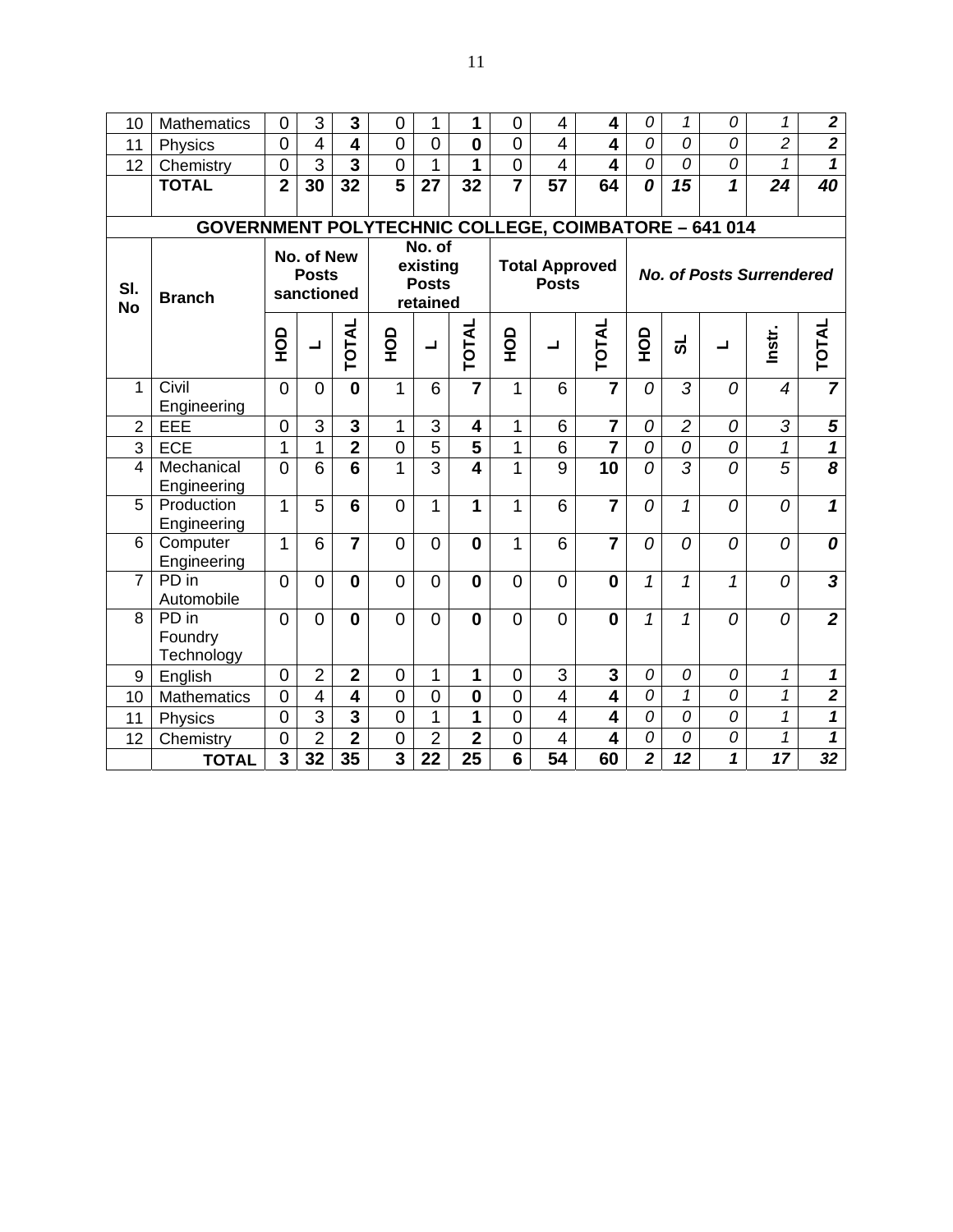|                |                                                                                                                                               |                |                                          |                                  |            |                                          |              |                |              | <b>SUMMARY - PHASE: 1 :: 2012-2013</b> |                |                                 |                          |          |                 |
|----------------|-----------------------------------------------------------------------------------------------------------------------------------------------|----------------|------------------------------------------|----------------------------------|------------|------------------------------------------|--------------|----------------|--------------|----------------------------------------|----------------|---------------------------------|--------------------------|----------|-----------------|
|                |                                                                                                                                               |                |                                          | <b>DETAILS OF TEACHING POSTS</b> |            |                                          |              |                |              |                                        |                |                                 |                          |          |                 |
| SI.            | Name of<br><b>Polytechnic</b>                                                                                                                 |                | No. of New<br><b>Posts</b><br>sanctioned |                                  |            | No. of existing<br><b>Posts retained</b> |              |                | <b>Posts</b> | <b>Total Approved</b>                  |                | <b>No. of Posts Surrendered</b> |                          |          |                 |
| <b>No</b>      | <b>College</b>                                                                                                                                | OOH            | ┙                                        | TOTAL                            | <b>OCH</b> | L                                        | <b>TOTAL</b> | $\frac{1}{2}$  | ┙            | <b>TOTAL</b>                           | $rac{1}{2}$    | ಕ                               | $\overline{\phantom{0}}$ | Instr.   | TOTAL           |
| 1              | <b>Government</b><br>Polytechnic<br>College,<br>Tiruchirappalli                                                                               | $\overline{2}$ | 28                                       | 30                               | 4          | 26                                       | 30           | 6              | 54           | 60                                     | $\mathbf{1}$   | 13                              | $\overline{c}$           | 10       | 26              |
| $\overline{2}$ | <b>Bharathiyar</b><br><b>Centenary</b><br><b>Memorial</b><br><b>Government</b><br>Polytechnic<br><b>College for</b><br>Women,<br>Ettayapuram. | 3              | 38                                       | 41                               | 3          | 13                                       | 16           | 6              | 51           | 57                                     | 1              | 9                               | $\overline{7}$           | 11       | 28              |
| 3              | <b>Central</b><br>Polytechnic<br>College,<br>Chennai.                                                                                         | 5              | 60                                       | 65                               | 5          | 28                                       | 33           | 10             | 88           | 98                                     | 8              | 27                              | 10                       | 43       | 88              |
| 4              | <b>Thanthai</b><br><b>Periyar EVR</b><br>Govt.<br>Polytechnic<br>College,<br>Vellore.                                                         | $\overline{2}$ | 35                                       | 37                               | 3          | 10                                       | 13           | 5              | 45           | 50                                     | 0              | 5                               | 0                        | 15       | 20              |
| 5              | <b>Government</b><br>Polytechnic<br>College,<br>Thoothukudi.                                                                                  | 1              | 18                                       | 19                               | 3          | 18                                       | 21           | $\overline{4}$ | 36           | 40                                     | 1              | 10                              | 1                        | 18       | $\overline{30}$ |
| 6              | <b>Government</b><br>Polytechnic<br>College,<br>Purasawalkam                                                                                  | $\mathbf{0}$   | 19                                       | 19                               | 3          | 8                                        | 11           | 3              | 27           | 30                                     | 0              | 13                              | $\Omega$                 | $\Omega$ | 13              |
| 7              | Srınıvasa<br>Subbaraya<br>Polytechnic<br>College,<br><b>Puttur</b>                                                                            | 0              | 12                                       | 12                               | 4          | 24                                       | 28           | 4              | 36           | 40                                     | 0              | 10                              | 0                        | 10       | 20              |
| 8              | <b>Tamil Nadu</b><br>Polytechnic<br>College,<br><b>Madurai</b>                                                                                | $\overline{2}$ | 30                                       | 32                               | 5          | 27                                       | 32           | $\overline{7}$ | 57           | 64                                     | 0              | 15                              | $\mathbf{1}$             | 24       | 40              |
| 9              | <b>Government</b><br><b>Polytechnic</b><br>College,<br>Coimbatore                                                                             | 3              | 32                                       | 35                               | 3          | 22                                       | 25           | 6              | 54           | 60                                     | $\overline{c}$ | 12                              | $\mathbf{1}$             | 17       | 32              |
|                | <b>TOTAL</b>                                                                                                                                  | 18             | 272                                      | 290                              | 33         | 176                                      | 209          | 51             | 448          | 499                                    | 13             | 114                             | 22                       | 148      | 297             |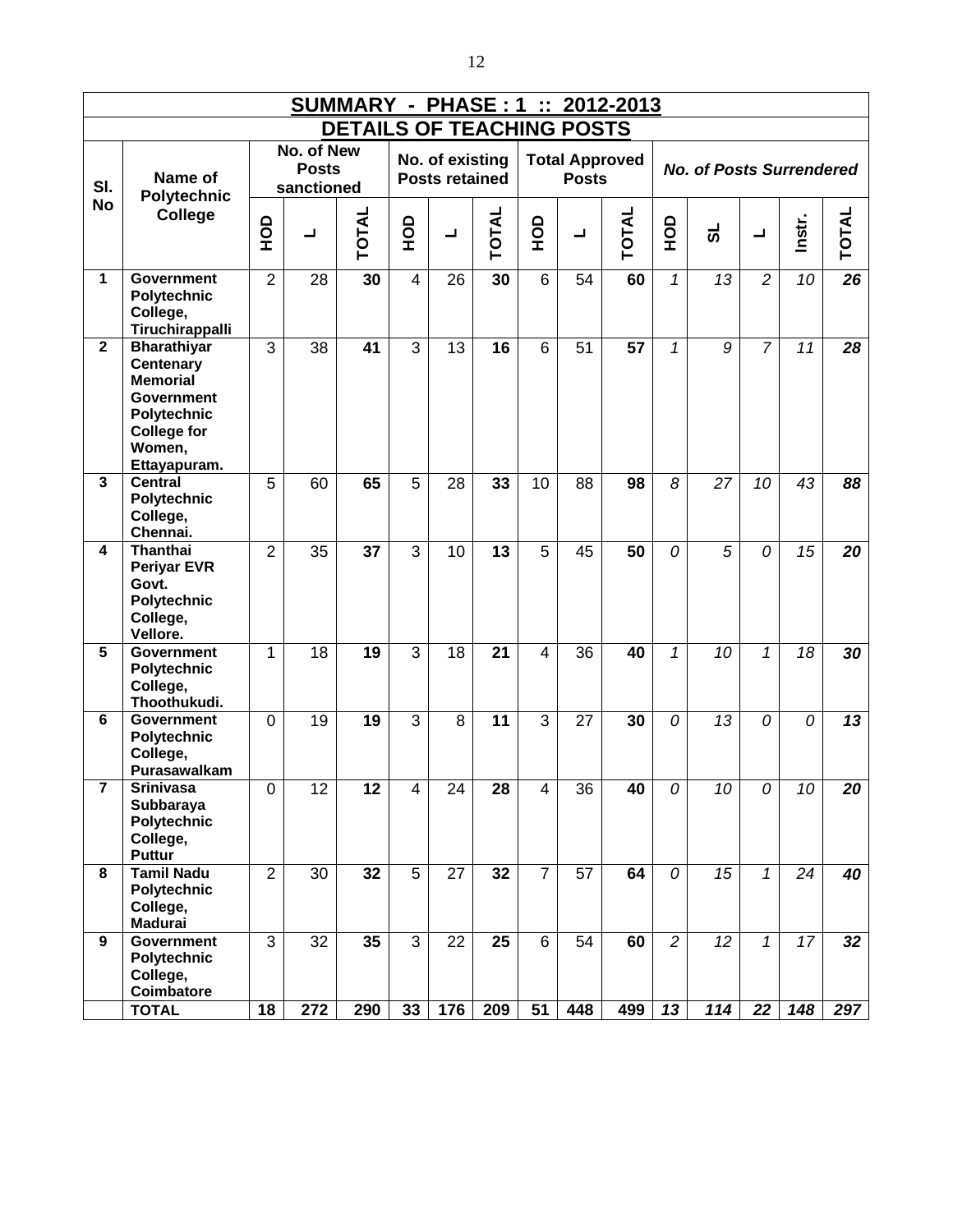## ANNEXURE-II PHASE:2 [2013-2014] (G.O. (Ms) No.48, Higher Education (C2) Department, dated 28.03.2012) GOVERNMENT POLYTECHNIC COLLEGES AND SPECIAL INSTITUTIONS [DETAILS OF POST NEWLY SANCTIONED, POSTS RETAINED, TOTAL APPROVED POSTS AND SURRENDER OF POSTS]

|                | ALAGAPPA POLYTECHNIC COLLEGE, KARAIKUDI - 630 004               |                |                                          |                         |                         |                                                |                |                              |                                                 |                |                       |                                           |                                           |                  |                       |
|----------------|-----------------------------------------------------------------|----------------|------------------------------------------|-------------------------|-------------------------|------------------------------------------------|----------------|------------------------------|-------------------------------------------------|----------------|-----------------------|-------------------------------------------|-------------------------------------------|------------------|-----------------------|
| SI.            | <b>Branch</b>                                                   | <b>Posts</b>   | No. of new<br>sanctioned                 |                         | No. of<br><b>Posts</b>  | existing<br>retained                           |                | <b>Total</b><br><b>Posts</b> | <b>Approved</b>                                 |                |                       | <b>No. of Posts</b><br><b>Surrendered</b> |                                           |                  |                       |
| <b>No</b>      |                                                                 | OOH            | $\overline{\phantom{0}}$                 | TOTAL                   | о<br>Э                  | ┙                                              | <b>TOTAL</b>   | <b>OCH</b>                   | ┙                                               | <b>TOTAL</b>   | <b>ОР</b>             | ಕ                                         | ┙                                         | Instr.           | TOTAL                 |
| $\mathbf{1}$   | Civil<br>Engineering                                            | $\overline{0}$ | $\overline{2}$                           | $\overline{2}$          | $\mathbf{1}$            | $\overline{4}$                                 | 5              | $\mathbf{1}$                 | 6                                               | $\overline{7}$ | $\theta$              | $\overline{2}$                            | $\theta$                                  | $\mathfrak{Z}$   | 5                     |
| $\overline{2}$ | EEE                                                             | $\overline{0}$ | $\overline{4}$                           | 4                       | 1                       | $\overline{2}$                                 | 3              | 1                            | 6                                               | 7              | $\theta$              | $\overline{2}$                            | $\theta$                                  | 5                | $\overline{7}$        |
| $\overline{3}$ | <b>ECE</b>                                                      | $\overline{0}$ | $\overline{0}$                           | $\mathbf 0$             | $\overline{1}$          | 6                                              | $\overline{7}$ | 1                            | 6                                               | $\overline{7}$ | $\theta$              | $\overline{2}$                            | 0                                         | $\theta$         | $\overline{2}$        |
| 4              | Computer<br>Engineering                                         | 1              | 6                                        | $\overline{7}$          | $\overline{0}$          | $\overline{0}$                                 | $\mathbf 0$    | $\mathbf{1}$                 | 6                                               | $\overline{7}$ | 0                     | 0                                         | $\theta$                                  | 0                | $\boldsymbol{\theta}$ |
| 5              | Mechanical<br>Engineering                                       | $\Omega$       | 5                                        | 5                       | 1                       | $\overline{4}$                                 | 5              | $\mathbf{1}$                 | 9                                               | 10             | $\theta$              | $\mathfrak{Z}$                            | $\theta$                                  | $\overline{4}$   | $\overline{7}$        |
| 6              | English                                                         | $\overline{0}$ | $\overline{2}$                           | $\overline{2}$          | 0                       | 1                                              | 1              | $\overline{0}$               | 3                                               | 3              | $\theta$              | 0                                         | $\theta$                                  | $\boldsymbol{l}$ | $\boldsymbol{l}$      |
| $\overline{7}$ | Mathematics                                                     | $\overline{0}$ | 3                                        | 3                       | $\overline{0}$          | $\overline{0}$                                 | $\bf{0}$       | $\overline{0}$               | 3                                               | 3              | 0                     | $\boldsymbol{l}$                          | 0                                         | $\boldsymbol{l}$ | $\overline{2}$        |
| 8              | Physics                                                         | $\overline{0}$ | $\overline{2}$                           | $\overline{2}$          | $\overline{0}$          | 1                                              | 1              | $\overline{0}$               | 3                                               | 3              | $\theta$              | $\theta$                                  | $\theta$                                  | $\boldsymbol{l}$ | $\boldsymbol{l}$      |
| 9              | Chemistry                                                       | $\mathbf{0}$   | $\overline{2}$                           | $\overline{2}$          | $\overline{0}$          | 1                                              | 1              | $\overline{0}$               | 3                                               | 3              | 0                     | $\theta$                                  | $\theta$                                  | 1                | $\boldsymbol{l}$      |
|                | <b>TOTAL</b>                                                    | 1              | 26                                       | 27                      | $\overline{\mathbf{4}}$ | 19                                             | 23             | 5                            | 45                                              | 50             | $\boldsymbol{\theta}$ | 10                                        | $\boldsymbol{\theta}$                     | 16               | 26                    |
|                | GOVERNMENT POLYTECHNIC COLLEGE, NAGERCOIL- 629 004, KANYAKUMARI |                |                                          |                         |                         | <b>DISTRICT</b>                                |                |                              |                                                 |                |                       |                                           |                                           |                  |                       |
| SI.            |                                                                 |                | No. of New<br><b>Posts</b><br>sanctioned |                         |                         | No. of<br>existing<br><b>Posts</b><br>retained |                |                              | <b>Total</b><br><b>Approved</b><br><b>Posts</b> |                |                       |                                           | <b>No. of Posts</b><br><b>Surrendered</b> |                  |                       |
| <b>No</b>      | <b>Branch</b>                                                   | OP             |                                          | <b>TOTAL</b>            | OOH                     |                                                | <b>TOTAL</b>   | OOH                          |                                                 | <b>TOTAL</b>   | OOH                   | ದ                                         |                                           | Instr.           | <b>IOTAL</b>          |
|                | Civil<br>Engineering                                            | $\mathbf{0}$   | $\mathbf{0}$                             | $\bf{0}$                | $\mathbf{1}$            | 6                                              | 7              | $\mathbf{1}$                 | 6                                               | $\overline{7}$ | $\theta$              | $\overline{c}$                            | $\mathfrak{I}$                            | $\mathfrak{I}$   | 4                     |
| $\overline{2}$ | EEE                                                             | $\mathbf{0}$   | $\mathbf{1}$                             | 1                       | $\mathbf{1}$            | 5                                              | 6              | $\mathbf{1}$                 | 6                                               | $\overline{7}$ | $\theta$              | $\boldsymbol{l}$                          | $\theta$                                  | $\theta$         | 1                     |
| 3              | ECE                                                             | $\overline{0}$ | $\overline{4}$                           | $\overline{\mathbf{4}}$ | 1                       | $\overline{2}$                                 | 3              | 1                            | 6                                               | $\overline{7}$ | $\theta$              | $\boldsymbol{l}$                          | $\theta$                                  | $\theta$         | $\boldsymbol{l}$      |
| $\overline{4}$ | Computer<br>Engineering                                         | 1              | 6                                        | $\overline{7}$          | $\overline{0}$          | $\overline{0}$                                 | $\mathbf 0$    | $\mathbf{1}$                 | 6                                               | $\overline{7}$ | $\theta$              | $\theta$                                  | $\theta$                                  | $\theta$         | $\boldsymbol{\theta}$ |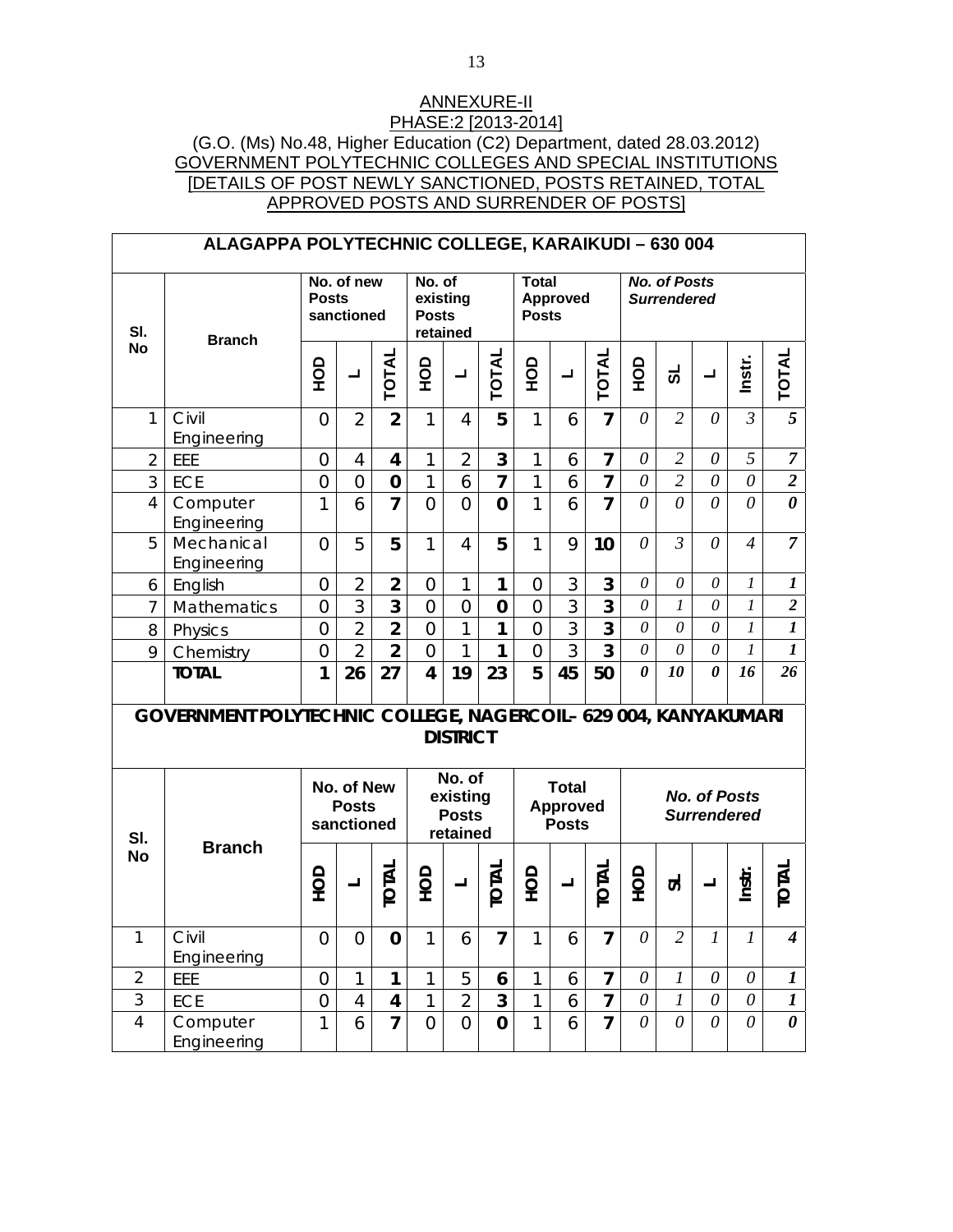| 5                | Mechanical                                               | 0              | 7                                        | 7                       | 1              | $\overline{2}$                                 | 3                         | 1                       | 9                                               | 10                      | $\theta$              | $\mathfrak{Z}$   | 0                                         | 5                | 8                          |
|------------------|----------------------------------------------------------|----------------|------------------------------------------|-------------------------|----------------|------------------------------------------------|---------------------------|-------------------------|-------------------------------------------------|-------------------------|-----------------------|------------------|-------------------------------------------|------------------|----------------------------|
|                  | Engineering                                              | $\overline{0}$ | $\overline{2}$                           | $\overline{2}$          |                |                                                | 1                         | $\overline{0}$          | 3                                               | 3                       | $\theta$              | $\theta$         | $\theta$                                  | $\boldsymbol{l}$ | $\boldsymbol{l}$           |
| 6                | English                                                  |                |                                          |                         | $\overline{0}$ | 1                                              |                           |                         |                                                 |                         |                       |                  |                                           |                  |                            |
| $\overline{7}$   | Mathematics                                              | $\overline{0}$ | $\overline{2}$                           | $\overline{2}$          | $\overline{0}$ | 1                                              | 1                         | $\overline{0}$          | $\overline{3}$                                  | 3                       | $\theta$              | $\boldsymbol{l}$ | 0                                         | $\theta$         | $\boldsymbol{l}$           |
| 8                | Physics                                                  | $\overline{0}$ | $\overline{2}$                           | $\overline{2}$          | $\overline{0}$ | 1                                              | 1                         | $\overline{0}$          | $\overline{3}$                                  | 3                       | $\theta$              | $\theta$         | $\theta$                                  | $\overline{l}$   | $\boldsymbol{l}$           |
| 9                | Chemistry                                                | $\overline{0}$ | 1                                        | 1                       | $\overline{0}$ | $\overline{2}$                                 | $\overline{2}$            | $\overline{0}$          | $\overline{3}$                                  | $\overline{3}$          | $\theta$              | $\theta$         | 0                                         | 1                | $\boldsymbol{l}$           |
|                  | <b>TOTAL</b>                                             | $\mathbf{1}$   | 25                                       | 26                      | 4              | 20                                             | 24                        | 5                       | 45                                              | 50                      | $\boldsymbol{\theta}$ | 8                | $\boldsymbol{l}$                          | 9                | 18                         |
|                  | Dr. DHARMAMBAL GOVERNMENT POLYTECHNIC COLLEGE FOR WOMEN, |                |                                          |                         |                |                                                | <b>CHENNAI - 600 113.</b> |                         |                                                 |                         |                       |                  |                                           |                  |                            |
| SI.              |                                                          |                | No. of New<br><b>Posts</b><br>sanctioned |                         |                | No. of<br>existing<br><b>Posts</b><br>retained |                           |                         | <b>Total</b><br><b>Approved</b><br><b>Posts</b> |                         |                       |                  | <b>No. of Posts</b><br><b>Surrendered</b> |                  |                            |
| <b>No</b>        | <b>Branch</b>                                            | OOH            | ┙                                        | TOTAL                   | <b>OCH</b>     | $\overline{\phantom{0}}$                       | TOTAL                     | <b>OCH</b>              | ┙                                               | <b>TOTAL</b>            | <u>go</u>             | ಕ                | ᆜ                                         | Instr.           | <b>TOTAL</b>               |
| $\mathbf{1}$     | Architecture<br>Assistantship                            | 0              | 0                                        | $\bf{0}$                | 1              | 4                                              | 5                         | 1                       | $\overline{4}$                                  | 5                       | 0                     | 1                | 0                                         | $\overline{c}$   | $\overline{\mathbf{3}}$    |
| $\overline{2}$   | Civil<br>Engineering                                     | 0              | 5                                        | 5                       | 1              | 1                                              | $\overline{2}$            | 1                       | 6                                               | $\overline{7}$          | 0                     | 1                | 0                                         | 5                | 6                          |
| $\overline{3}$   | Civil<br>Engineering<br>(Environmental)                  | 0              | 3                                        | 3                       | $\Omega$       | $\overline{0}$                                 | $\bf{0}$                  | $\overline{0}$          | 3                                               | $\overline{3}$          | 0                     | 0                | 0                                         | 0                | 0                          |
| 4                | Computer<br>Technology                                   | 0              | 3                                        | 3                       | 1              | 3                                              | 4                         | 1                       | 6                                               | $\overline{7}$          | 0                     | $\mathcal I$     | 0                                         | 0                | $\mathbf{1}$               |
| 5                | Cosmetology                                              | 0              | $\mathbf 0$                              | $\mathbf 0$             | 0              | $\overline{2}$                                 | $\mathbf{2}$              | $\mathbf 0$             | $\overline{2}$                                  | $\mathbf{2}$            | 0                     | 1                | $\mathcal I$                              | $\overline{2}$   | 4                          |
| 6                | <b>ECE</b>                                               | $\overline{0}$ | $\overline{0}$                           | $\mathbf 0$             | 1              | 6                                              | $\overline{7}$            | 1                       | 6                                               | $\overline{7}$          | 0                     | 1                | 0                                         | 0                | 1                          |
| $\overline{7}$   | Garment Tech.                                            | 0              | $\overline{4}$                           | 4                       | 1              | $\overline{2}$                                 | $\overline{\mathbf{3}}$   | 1                       | 6                                               | $\overline{7}$          | 0                     | $\mathcal{I}$    | 0                                         | $\overline{3}$   | 4                          |
| 8                | <b>ICE</b>                                               | $\overline{0}$ | $\overline{3}$                           | $\overline{\mathbf{3}}$ | 1              | 3                                              | $\overline{\mathbf{4}}$   | 1                       | 6                                               | $\overline{\mathbf{7}}$ | 0                     | $\mathcal{I}$    | 0                                         | $\overline{2}$   | $\overline{\mathbf{3}}$    |
| $\boldsymbol{9}$ | <b>MOP</b>                                               | 0              | $\mathbf 0$                              | $\mathbf 0$             | 1              | 6                                              | $\overline{7}$            | 1                       | $6\phantom{1}6$                                 | $\overline{7}$          | 0                     | 1                | $\overline{c}$                            | 0                | $\frac{1}{3}$              |
| 10               | PD Interior<br>Design and<br>Model making<br>practice    | $\overline{0}$ | $\overline{0}$                           | $\mathbf{0}$            | $\overline{0}$ | $\overline{0}$                                 | $\mathbf 0$               | $\overline{0}$          | $\overline{0}$                                  | $\mathbf 0$             | $\mathcal I$          | $\mathcal I$     | 1                                         | 0                |                            |
| 11               | PD in Computer<br>Applications                           | $\mathbf 0$    | $\mathbf 0$                              | $\mathbf{0}$            | 0              | $\mathbf 0$                                    | $\mathbf 0$               | $\mathbf 0$             | $\overline{0}$                                  | $\mathbf 0$             | 0                     | $\mathbf{1}$     | $\mathbf{1}$                              | $\mathcal{I}$    | $\mathbf{3}$               |
| 12               | English                                                  | $\mathbf 0$    | 4                                        | 4                       | 0              | $\mathbf 0$                                    | $\boldsymbol{0}$          | $\mathbf 0$             | 4                                               | $\overline{\mathbf{4}}$ | 0                     | 0                | 0                                         | 1                | $\mathbf 1$                |
| 13               | Mathematics                                              | 0              | 3                                        | $\mathbf{3}$            | 0              | 1                                              | 1                         | $\mathbf 0$             | 4                                               | $\overline{\mathbf{4}}$ | 0                     | $\mathbf{1}$     | 0                                         | $\mathcal{I}$    | $\overline{\mathbf{2}}$    |
| 14               | <b>Physics</b>                                           | $\mathbf 0$    | $\overline{3}$                           | $\overline{\mathbf{3}}$ | 0              | 1                                              | 1                         | $\pmb{0}$               | 4                                               | $\overline{\mathbf{4}}$ | 0                     | 0                | 0                                         | $\mathcal{I}$    | $\mathbf{1}$               |
| 15 <sub>15</sub> | Chemistry                                                | 0              | $\overline{4}$                           | $\overline{\mathbf{4}}$ | $\mathbf 0$    | $\mathbf 0$                                    | $\mathbf 0$               | $\mathbf 0$             | $\overline{4}$                                  | $\overline{\mathbf{4}}$ | 0                     | 0                | 0                                         | 1                | $\boldsymbol{\mathcal{L}}$ |
|                  | <b>TOTAL</b>                                             | $\mathbf 0$    | 32                                       | 32                      | $\overline{7}$ | 29                                             | 36                        | $\overline{\mathbf{7}}$ | 61                                              | 68                      | $\mathbf{1}$          | 11               | 5                                         | 19               | 36                         |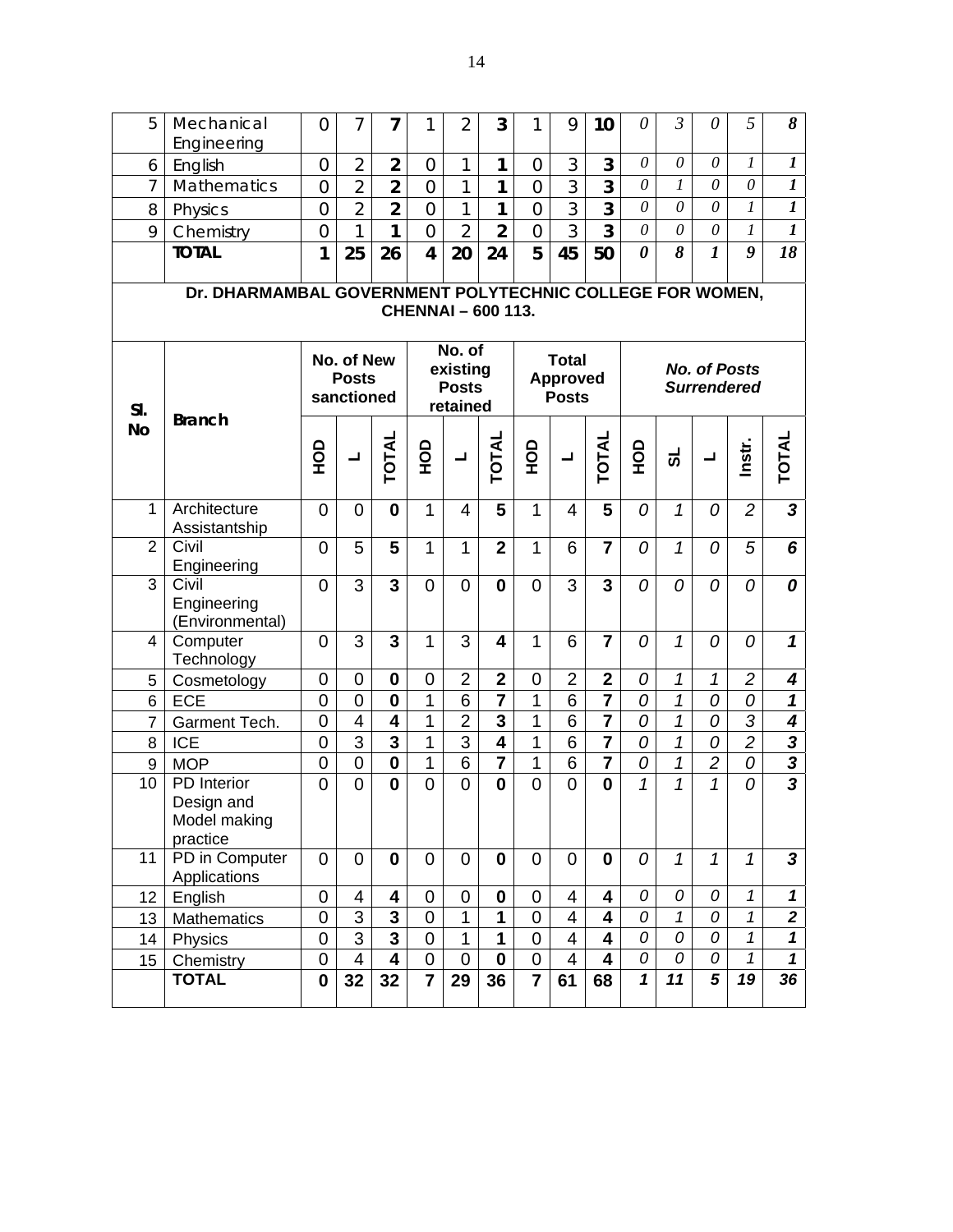|                          | GOVERNMENT POLYTECHNIC COLLEGE, UTHAGAMANDALAM,                     |                                          |                                          | <b>THE NILGIRIS - 643 006.</b> |                |                                                |                         |                |                                                 |                         |             |                |                                           |                |                            |
|--------------------------|---------------------------------------------------------------------|------------------------------------------|------------------------------------------|--------------------------------|----------------|------------------------------------------------|-------------------------|----------------|-------------------------------------------------|-------------------------|-------------|----------------|-------------------------------------------|----------------|----------------------------|
| SI.                      | <b>Branch</b>                                                       |                                          | No. of New<br><b>Posts</b><br>sanctioned |                                |                | No. of<br>existing<br><b>Posts</b><br>retained |                         |                | <b>Total</b><br><b>Approved</b><br><b>Posts</b> |                         |             |                | <b>No. of Posts</b><br><b>Surrendered</b> |                |                            |
| <b>No</b>                |                                                                     | <b>OCH</b>                               | $\overline{\phantom{a}}$                 | <b>TOTAL</b>                   | о<br>Э         | ᆜ                                              | <b>TOTAL</b>            | <b>ОР</b>      | ᆜ                                               | <b>TOTAL</b>            | $rac{1}{2}$ | ಕ              | ᆜ                                         | Instr.         | <b>TOTAL</b>               |
| 1                        | Civil<br>Engineering                                                | $\overline{0}$                           | 4                                        | $\overline{\mathbf{4}}$        | $\mathbf{1}$   | 2                                              | 3                       | 1              | 6                                               | $\overline{7}$          | 0           | 1              | 0                                         | $\mathcal I$   | $\overline{2}$             |
| $\overline{2}$           | Mechanical<br>Engineering                                           | $\overline{0}$                           | $\overline{7}$                           | $\overline{7}$                 | $\mathbf{1}$   | $\overline{2}$                                 | 3                       | 1              | 9                                               | 10                      | 0           | $\overline{2}$ | 0                                         | $\overline{4}$ | 6                          |
| 3                        | EEE                                                                 | 0                                        | 3                                        | 3                              | 1              | 3                                              | 4                       | 1              | 6                                               | $\overline{7}$          | 0           | $\overline{2}$ | 0                                         | 0              | $\boldsymbol{2}$           |
| $\overline{\mathcal{A}}$ | <b>ECE</b>                                                          | 0                                        | 5                                        | 5                              | 1              | $\mathbf{1}$                                   | $\overline{2}$          | 1              | 6                                               | $\overline{7}$          | 0           | 0              | $\overline{O}$                            | 3              | 3                          |
| 5                        | <b>ICE</b>                                                          | 0                                        | $\overline{2}$                           | $\overline{2}$                 | 1              | 4                                              | 5                       | 1              | 6                                               | $\overline{7}$          | 0           | $\mathbf{1}$   | 0                                         | 0              | $\mathbf 1$                |
| $6\phantom{1}$           | <b>MOP</b>                                                          | 0                                        | 3                                        | 3                              | 1              | 3                                              | 4                       | 1              | 6                                               | $\overline{7}$          | 0           | $\mathcal{I}$  | 0                                         | $\mathcal I$   | $\overline{\mathbf{2}}$    |
| $\overline{7}$           | English                                                             | 0                                        | $\overline{2}$                           | $\overline{2}$                 | $\mathbf 0$    | $\mathbf{1}$                                   | 1                       | 0              | 3                                               | 3                       | 0           | 0              | 0                                         | $\mathbf{1}$   | $\mathbf{1}$               |
| 8                        | <b>Mathematics</b>                                                  | $\overline{0}$                           | $\overline{4}$                           | 4                              | $\mathbf 0$    | $\mathbf 0$                                    | $\mathbf 0$             | $\overline{0}$ | 4                                               | $\overline{\mathbf{4}}$ | 0           | $\mathbf{1}$   | 0                                         | $\mathbf{1}$   | $\overline{2}$             |
| 9                        | Physics                                                             | 0                                        | 3                                        | $\overline{\mathbf{3}}$        | $\mathbf 0$    | $\mathbf{1}$                                   | 1                       | $\overline{0}$ | $\overline{4}$                                  | $\overline{\mathbf{4}}$ | 0           | 0              | 0                                         | $\mathbf{1}$   | $\mathbf{1}$               |
| 10                       | Chemistry                                                           | $\mathbf 0$                              | $\overline{2}$                           | $\overline{\mathbf{2}}$        | $\mathbf 0$    | $\overline{2}$                                 | $\overline{\mathbf{2}}$ | 0              | 4                                               | $\overline{\mathbf{4}}$ | 0           | 0              | 0                                         | 0              | 0                          |
|                          | <b>TOTAL</b>                                                        | $\bf{0}$                                 | 35                                       | 35                             | 6              | 19                                             | 25                      | 6              | 54                                              | 60                      | 0           | 8              | 0                                         | 12             | 20                         |
|                          |                                                                     |                                          |                                          |                                |                |                                                |                         |                |                                                 |                         |             |                |                                           |                |                            |
|                          | <b>GOVERNMENT POLYTECHNIC COLLEGE FOR WOMEN, MADURAI - 625 011.</b> | No. of New<br><b>Posts</b><br>sanctioned |                                          |                                |                |                                                |                         |                |                                                 |                         |             |                |                                           |                |                            |
| SI.                      | <b>Branch</b>                                                       |                                          |                                          |                                |                | No. of<br>existing<br><b>Posts</b><br>retained |                         |                | <b>Total</b><br><b>Approved</b><br><b>Posts</b> |                         |             |                | <b>No. of Posts</b><br><b>Surrendered</b> |                |                            |
| <b>No</b>                |                                                                     | <b>OCH</b>                               | ᆜ                                        | <b>TOTAL</b>                   | <b>OCH</b>     | ᆜ                                              | <b>TOTAL</b>            | <b>OCH</b>     | ᆜ                                               | <b>TOTAL</b>            | <b>OH</b>   | ಕ              | ᆜ                                         | Instr.         | <b>TOTAL</b>               |
| 1                        | Civil                                                               | 1                                        | 8                                        | 9                              | 0              | 1                                              | 1                       | 1              | 9                                               | 10                      | 0           | 1              | 0                                         | $\overline{4}$ | 5                          |
| $\overline{2}$           | Engineering<br>Computer<br>Engineering                              | $\mathbf{1}$                             | 6                                        | $\overline{7}$                 | $\overline{0}$ | $\mathbf 0$                                    | $\mathbf 0$             | $\mathbf{1}$   | 6                                               | $\overline{7}$          | 0           | 0              | 0                                         | 0              | 0                          |
| 3                        | Garment Tech.                                                       | 1                                        | 5                                        | 6                              | $\mathbf 0$    | $\mathbf{1}$                                   | 1                       | $\mathbf 1$    | 6                                               | 7                       | 0           | $\mathbf{1}$   | 0                                         | 3              | 4                          |
| 4                        | <b>ECE</b>                                                          | 1                                        | $\overline{3}$                           | 4                              | $\mathbf 0$    | 3                                              | 3                       | $\mathbf{1}$   | 6                                               | $\overline{7}$          | 0           | 0              | 0                                         | $\overline{3}$ | $\overline{\mathbf{3}}$    |
| 5                        | <b>ICE</b>                                                          | 0                                        | 4                                        | 4                              | 1              | $\overline{2}$                                 | 3                       | 1              | 6                                               | 7                       | 0           | $\mathcal{I}$  | 0                                         | 0              | $\boldsymbol{\mathcal{L}}$ |
| $\,6\,$                  | <b>MOP</b>                                                          | 1                                        | $\overline{2}$                           | 3                              | $\mathbf 0$    | 4                                              | 4                       | $\mathbf{1}$   | 6                                               | $\overline{7}$          | 0           | $\mathcal I$   | 0                                         | 3              | 4                          |
| $\overline{7}$           |                                                                     | $\boldsymbol{0}$                         | $\overline{2}$                           | $\overline{\mathbf{2}}$        | $\mathbf 0$    | $\mathbf{1}$                                   | $\mathbf{1}$            | $\mathbf 0$    | 3                                               | $\overline{\mathbf{3}}$ | 0           | 0              | 0                                         | $\mathbf{1}$   | $\mathbf{1}$               |
| 8                        | English                                                             | $\mathbf 0$                              | $\overline{\mathbf{4}}$                  | 4                              | $\mathbf 0$    | 0                                              | $\mathbf 0$             | 0              | 4                                               | $\overline{\mathbf{4}}$ | 0           | 0              | 0                                         | $\mathbf{1}$   | $\mathbf 1$                |
| $\boldsymbol{9}$         | Mathematics<br>Physics                                              | $\boldsymbol{0}$                         | 4                                        | 4                              | $\mathbf 0$    | $\mathbf 0$                                    | $\mathbf 0$             | 0              | 4                                               | 4                       | 0           | 0              | 0                                         | $\mathbf{1}$   | $\boldsymbol{\mathcal{L}}$ |
| 10                       | Chemistry                                                           | $\mathsf 0$                              | 4                                        | 4                              | $\mathbf 0$    | $\mathbf 0$                                    | $\mathbf 0$             | $\overline{0}$ | 4                                               | $\overline{\mathbf{4}}$ | 0           | 0              | 0                                         | $\mathbf{1}$   | $\mathbf{1}$               |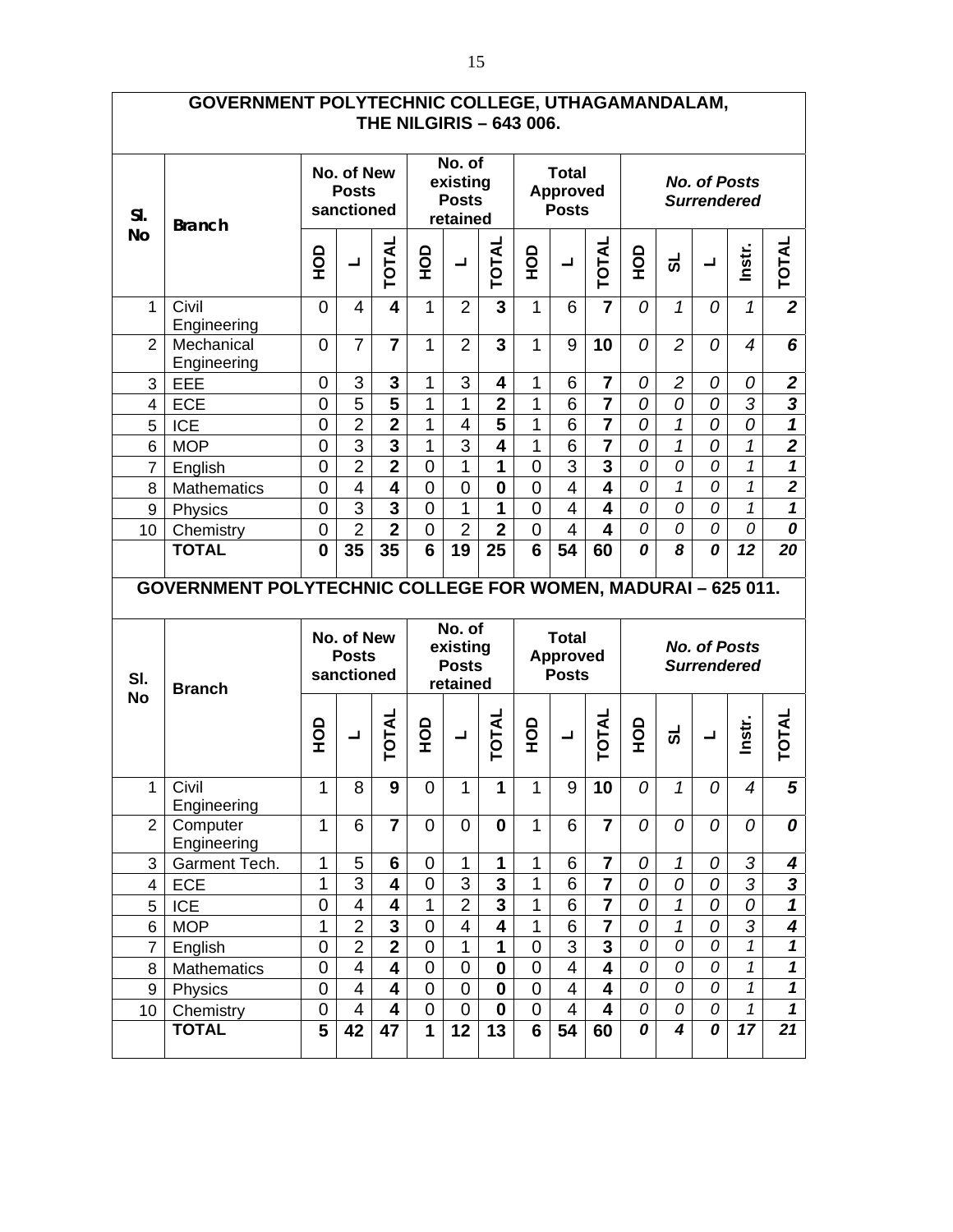| <b>GOVERNMENT POLYTECHNIC COLLEGE FOR WOMEN, COIMBATORE - 641 014</b> |                                                              |                |                                          |                            |                |                                                |                         |                |                                                 |                         |              |                |                                           |                          |                         |
|-----------------------------------------------------------------------|--------------------------------------------------------------|----------------|------------------------------------------|----------------------------|----------------|------------------------------------------------|-------------------------|----------------|-------------------------------------------------|-------------------------|--------------|----------------|-------------------------------------------|--------------------------|-------------------------|
| SI.                                                                   | <b>Branch</b>                                                |                | No. of New<br><b>Posts</b><br>sanctioned |                            |                | No. of<br>existing<br><b>Posts</b><br>retained |                         |                | <b>Total</b><br><b>Approved</b><br><b>Posts</b> |                         |              |                | <b>No. of Posts</b><br><b>Surrendered</b> |                          |                         |
| <b>No</b>                                                             |                                                              | OOH            | ┙                                        | TOTAL                      | о<br>Э         | ┙                                              | <b>TOTAL</b>            | <b>OCH</b>     | ᆜ                                               | TOTAL                   | <b>OCH</b>   | ಕ              | ᆜ                                         | Instr.                   | <b>TOTAL</b>            |
| $\mathbf{1}$                                                          | Civil Engg                                                   | 1              | 1                                        | $\mathbf{2}$               | 0              | 3                                              | 3                       | 1              | 4                                               | 5                       | 0            | $\mathcal I$   | 0                                         | $\overline{c}$           | $\boldsymbol{3}$        |
| $\overline{2}$                                                        | <b>Computer Engg</b>                                         | 1              | 6                                        | $\overline{7}$             | $\overline{0}$ | $\overline{0}$                                 | $\mathbf 0$             | 1              | 6                                               | $\overline{7}$          | 0            | 0              | 0                                         | 0                        | 0                       |
| 3                                                                     | <b>ECE</b>                                                   | 1              | 1                                        | $\overline{\mathbf{2}}$    | $\overline{0}$ | $\overline{5}$                                 | 5                       | $\overline{1}$ | 6                                               | $\overline{7}$          | 0            | $\mathcal{I}$  | 0                                         | 0                        | 1                       |
| 4                                                                     | <b>Garment Tech</b>                                          | 1              | $\overline{2}$                           | $\overline{\mathbf{3}}$    | $\overline{0}$ | $\overline{2}$                                 | $\overline{2}$          | 1              | $\overline{4}$                                  | $\overline{5}$          | 0            | 1              | 0                                         | $\overline{2}$           | $\overline{\mathbf{3}}$ |
| 5                                                                     | <b>ICE</b>                                                   | 0              | 4                                        | $\overline{\mathbf{4}}$    | 1              | $\overline{2}$                                 | $\overline{\mathbf{3}}$ | 1              | 6                                               | $\overline{\mathbf{7}}$ | 0            | 1              | 0                                         | 0                        | $\overline{\mathbf{1}}$ |
| 6                                                                     | Mechanical<br>Engineering                                    | 1              | 8                                        | $\overline{9}$             | $\overline{0}$ | 1                                              | $\overline{1}$          | 1              | 9                                               | 10                      | 0            | 1              | $\theta$                                  | 4                        | $\overline{\mathbf{5}}$ |
| $\overline{7}$                                                        | <b>MOP</b>                                                   | 1              | 1                                        | $\overline{2}$             | 0              | 5                                              | 5                       | 1              | 6                                               | $\overline{7}$          | 0            | $\mathcal I$   | 0                                         | $\overline{2}$           | $\mathbf{3}$            |
| 8                                                                     | Dip in Civil<br>Engineering<br>(Draftsmanship)               | $\overline{0}$ | $\overline{0}$                           | $\mathbf 0$                | $\overline{0}$ | $\overline{0}$                                 | $\mathbf{0}$            | $\overline{0}$ | $\overline{0}$                                  | $\bf{0}$                | 0            | 0              | $\mathbf{1}$                              | $\overline{\mathcal{A}}$ | $\overline{5}$          |
| 9                                                                     | PD in Computer<br>Applications                               | $\overline{0}$ | $\overline{0}$                           | 0                          | 0              | 0                                              | 0                       | 0              | 0                                               | $\bf{0}$                | $\mathcal I$ | $\overline{2}$ | 0                                         | 0                        | 3                       |
| 10                                                                    | Bakery &<br>Confectionary                                    | 0              | $\overline{0}$                           | $\bf{0}$                   | $\overline{0}$ | 0                                              | $\bf{0}$                | $\overline{0}$ | $\overline{0}$                                  | $\bf{0}$                | 0            | 0              | $\overline{2}$                            | 0                        | $\overline{2}$          |
| 11                                                                    | Salesman ship                                                | $\mathbf 0$    | 0                                        | $\bf{0}$                   | 0              | 0                                              | $\bf{0}$                | 0              | 0                                               | 0                       | 0            | 0              | $\mathcal I$                              | 0                        | 1                       |
| 12                                                                    | English                                                      | $\mathbf 0$    | $\overline{3}$                           | $\overline{\mathbf{3}}$    | $\mathbf 0$    | 1                                              | $\mathbf{1}$            | $\mathbf 0$    | 4                                               | $\overline{\mathbf{4}}$ | 0            | 0              | 0                                         | 1                        | 1                       |
| 13                                                                    | Mathematics                                                  | $\mathbf 0$    | $\overline{\mathbf{4}}$                  | $\overline{\mathbf{4}}$    | $\overline{0}$ | $\mathbf 0$                                    | $\bf{0}$                | $\overline{0}$ | $\overline{4}$                                  | 4                       | 0            | 0              | 0                                         | $\mathbf{1}$             | 1                       |
| 14                                                                    | Physics                                                      | $\overline{0}$ | $\overline{4}$                           | $\overline{\mathbf{4}}$    | $\overline{0}$ | $\mathbf 0$                                    | $\mathbf 0$             | $\overline{0}$ | $\overline{4}$                                  | $\overline{\mathbf{4}}$ | 0            | 0              | 0                                         | $\mathcal{I}$            | 1                       |
| 15                                                                    | Chemistry                                                    | $\overline{0}$ | $\overline{4}$                           | $\overline{\mathbf{4}}$    | $\mathbf 0$    | $\overline{0}$                                 | $\bf{0}$                | $\overline{0}$ | $\overline{\mathcal{L}}$                        | 4                       | 0            | 0              | 0                                         | 1                        | 1                       |
|                                                                       | <b>TOTAL</b>                                                 | $6\phantom{1}$ | 38                                       | 44                         | 1              | 19                                             | 20                      | $\overline{7}$ | 57                                              | 64                      | 1            | 8              | $\boldsymbol{4}$                          | 18                       | 31                      |
|                                                                       | <b>GOVERNMENT POLYTECHNIC COLLEGE, ARANTHANGI - 614 616,</b> |                |                                          | <b>PUDUKOTTAI DISTRICT</b> |                |                                                |                         |                |                                                 |                         |              |                |                                           |                          |                         |
| SI.                                                                   | <b>Branch</b>                                                |                | No. of New<br><b>Posts</b><br>sanctioned |                            |                | No. of<br>existing<br><b>Posts</b><br>retained |                         |                | <b>Total</b><br><b>Approved</b><br><b>Posts</b> |                         |              |                | <b>No. of Posts</b><br><b>Surrendered</b> |                          |                         |
| <b>No</b>                                                             |                                                              | OOH            | $\blacksquare$                           | <b>TOTAL</b>               | <b>OCH</b>     | $\blacksquare$                                 | TOTAL                   | $\frac{1}{2}$  | $\blacksquare$                                  | <b>TOTAL</b>            | <b>OCH</b>   | ಕ              | ᆜ                                         | Instr.                   | TOTAL                   |
| 1                                                                     | <b>Civil Engineering</b>                                     | 0              | 3                                        | $\mathbf 3$                | 1              | 3                                              | 4                       | 1              | 6                                               | 7                       | 0            | 1              | 0                                         | 1                        | 2                       |
| $\overline{2}$                                                        | <b>MOP</b>                                                   | 0              | 1                                        | 1                          | $\mathbf{1}$   | 3                                              | $\overline{\mathbf{4}}$ | $\mathbf 1$    | 4                                               | 5                       | 0            | $\mathbf{1}$   | 0                                         | $\overline{c}$           | $\overline{\mathbf{3}}$ |
| 3                                                                     | ECE                                                          | 0              | 5                                        | 5                          | $\mathbf{1}$   | $\mathbf{1}$                                   | $\overline{2}$          | $\mathbf{1}$   | 6                                               | $\overline{7}$          | 0            | $\mathcal I$   | 0                                         | $\mathbf{1}$             | $\overline{\mathbf{2}}$ |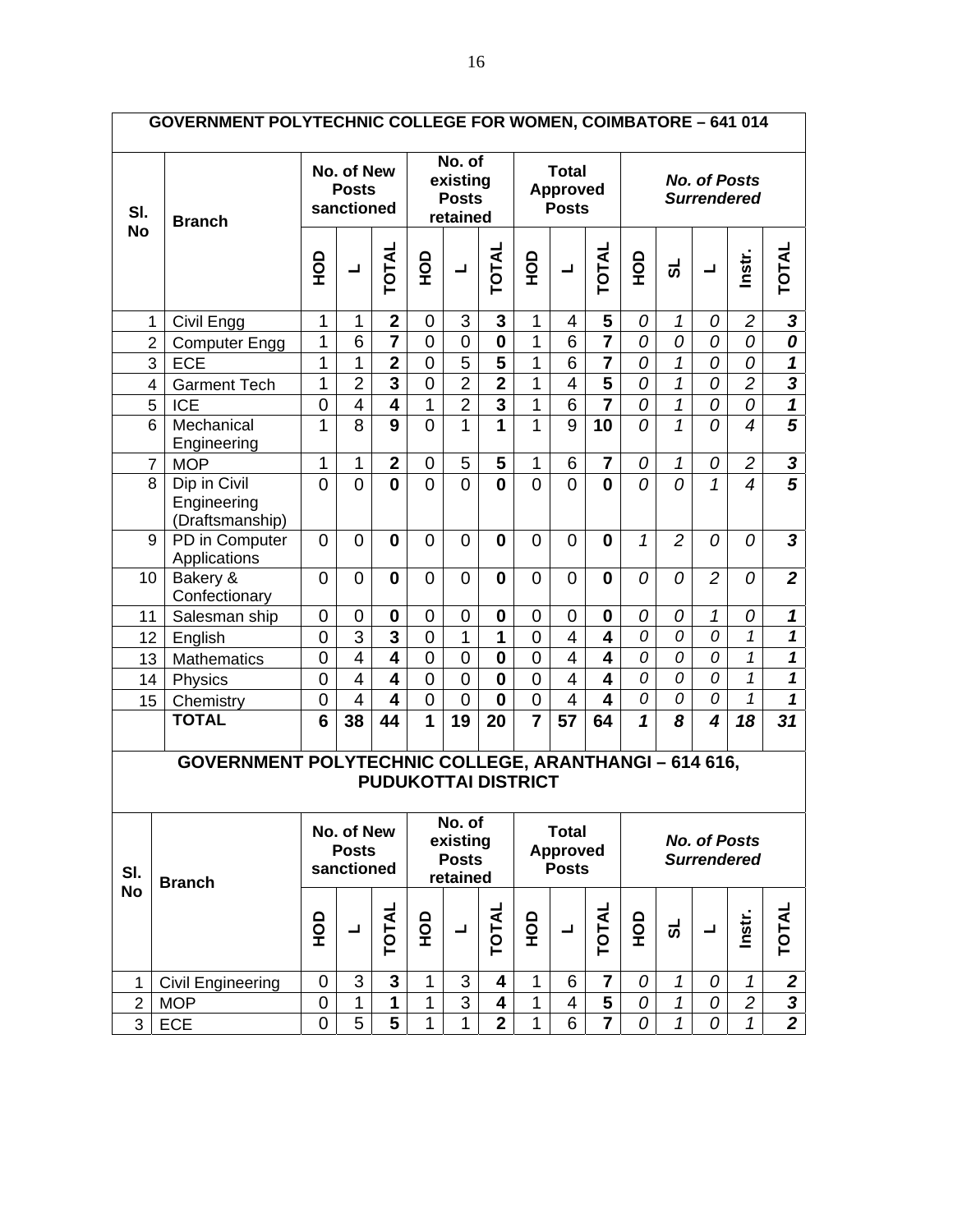| 4                | Computer<br>Technology                                | 0              | 1                                        | 1                       | 1                       | 5                                              | 6                       | 1                       | 6                                               | 7                       | 0              | 3              | 0                                         | 0              | $\mathbf{3}$            |
|------------------|-------------------------------------------------------|----------------|------------------------------------------|-------------------------|-------------------------|------------------------------------------------|-------------------------|-------------------------|-------------------------------------------------|-------------------------|----------------|----------------|-------------------------------------------|----------------|-------------------------|
| 5                | Mechanical<br>Engineering                             | 0              | 6                                        | 6                       | 1                       | $\overline{2}$                                 | 3                       | $\mathbf{1}$            | 8                                               | 9                       | 0              | $\overline{2}$ | 0                                         | $\overline{2}$ | $\boldsymbol{4}$        |
| 6                | English                                               | 0              | $\overline{2}$                           | $\mathbf 2$             | 0                       | 1                                              | 1                       | 0                       | 3                                               | 3                       | 0              | 0              | 0                                         | 1              | $\mathbf{1}$            |
| $\overline{7}$   | <b>Mathematics</b>                                    | 0              | $\overline{2}$                           | $\mathbf 2$             | $\overline{0}$          | 1                                              | $\mathbf{1}$            | $\overline{0}$          | 3                                               | $\overline{3}$          | $\overline{O}$ | $\mathbf{1}$   | $\Omega$                                  | 0              | $\mathbf{1}$            |
| 8                | Physics                                               | 0              | $\overline{2}$                           | $\overline{2}$          | 0                       | 1                                              | 1                       | $\overline{0}$          | 3                                               | $\overline{3}$          | 0              | 0              | 0                                         | 1              | $\mathbf{1}$            |
| 9                | Chemistry                                             | $\mathbf 0$    | $\overline{2}$                           | $\overline{\mathbf{2}}$ | $\overline{0}$          | $\mathbf{1}$                                   | $\mathbf{1}$            | $\mathbf 0$             | $\overline{3}$                                  | $\overline{3}$          | 0              | 0              | 0                                         | 0              | 0                       |
|                  | <b>TOTAL</b>                                          | $\bf{0}$       | 24                                       | 24                      | $\overline{\mathbf{5}}$ | 18                                             | 23                      | $\overline{5}$          | 42                                              | 47                      | 0              | $\overline{g}$ | 0                                         | 8              | 17                      |
|                  | GOVERNMENT POLYTECHNIC COLLEGE, KRISHNAGIRI - 635 001 |                |                                          |                         |                         |                                                |                         |                         |                                                 |                         |                |                |                                           |                |                         |
| SI.              | <b>Branch</b>                                         |                | No. of New<br><b>Posts</b><br>sanctioned |                         |                         | No. of<br>existing<br><b>Posts</b><br>retained |                         |                         | <b>Total</b><br><b>Approved</b><br><b>Posts</b> |                         |                |                | <b>No. of Posts</b><br><b>Surrendered</b> |                |                         |
| <b>No</b>        |                                                       | OOH            | ┙                                        | <b>TOTAL</b>            | о<br>Э                  | ᆜ                                              | <b>TOTAL</b>            | о<br>Э                  | ᆜ                                               | <b>TOTAL</b>            | <b>OCH</b>     | ಕ              | ┙                                         | Instr.         | <b>TOTAL</b>            |
| $\mathbf{1}$     | Civil Engg                                            | 0              | 4                                        | 4                       | $\mathbf{1}$            | $\overline{2}$                                 | 3                       | 1                       | 6                                               | $\overline{7}$          | 0              | 3              | 0                                         | $\overline{4}$ | $\overline{7}$          |
| $\overline{2}$   | Mechanical<br>Engineering                             | 0              | 5                                        | 5                       | 1                       | $\overline{2}$                                 | $\overline{\mathbf{3}}$ | $\mathbf{1}$            | $\overline{7}$                                  | 8                       | $\Omega$       | 3              | 0                                         | $\overline{4}$ | $\overline{7}$          |
| $\overline{3}$   | Computer<br>Science and<br>Engineering                | 0              | $\overline{2}$                           | $\overline{2}$          | $\mathbf{1}$            | $\overline{4}$                                 | 5                       | $\mathbf{1}$            | 6                                               | $\overline{7}$          | 0              | $\mathbf{1}$   | 0                                         | $\overline{O}$ | $\mathbf{1}$            |
| 4                | ECE                                                   | $\mathbf 0$    | 3                                        | 3                       | $\mathbf{1}$            | 3                                              | 4                       | $\mathbf{1}$            | 6                                               | $\overline{7}$          | 0              | $\overline{c}$ | 0                                         | $\overline{c}$ | 4                       |
| 5                | English                                               | $\mathbf 0$    | 1                                        | 1                       | $\overline{0}$          | $\mathbf{1}$                                   | 1                       | $\mathbf 0$             | $\overline{2}$                                  | $\overline{2}$          | 0              | 0              | 0                                         | $\mathcal I$   | $\mathbf{1}$            |
| 6                | <b>Mathematics</b>                                    | $\mathbf 0$    | $\overline{2}$                           | $\overline{2}$          | 0                       | 1                                              | 1                       | $\mathbf 0$             | 3                                               | $\overline{\mathbf{3}}$ | 0              | $\mathcal I$   | 0                                         | $\mathcal I$   | $\overline{\mathbf{2}}$ |
| $\overline{7}$   | Physics                                               | $\mathbf 0$    | $\overline{2}$                           | $\overline{\mathbf{2}}$ | $\mathbf 0$             | $\mathbf 1$                                    | 1                       | $\mathbf 0$             | $\overline{3}$                                  | $\overline{3}$          | 0              | 0              | 0                                         | $\overline{c}$ | $\overline{\mathbf{2}}$ |
| 8                | Chemistry                                             | $\mathbf 0$    | $\overline{2}$                           | $\overline{\mathbf{2}}$ | 0                       | $\mathbf{1}$                                   | 1                       | $\mathbf 0$             | $\overline{3}$                                  | $\overline{3}$          | 0              | 0              | 0                                         | $\overline{2}$ | $\overline{2}$          |
|                  | <b>TOTAL</b>                                          | $\mathbf 0$    | 21                                       | 21                      | $\overline{\mathbf{4}}$ | 15                                             | 19                      | $\overline{\mathbf{4}}$ | 36                                              | 40                      | 0              | 10             | 0                                         | 16             | 26                      |
|                  | INSTITUTE OF CHEMICAL TECHNOLOGY, CHENNAI 600 113     |                |                                          |                         |                         |                                                |                         |                         |                                                 |                         |                |                |                                           |                |                         |
| SI.<br><b>No</b> | <b>Branch</b>                                         |                | No. of New<br><b>Posts</b><br>sanctioned |                         |                         | No. of<br>existing<br><b>Posts</b><br>retained |                         |                         | <b>Total</b><br><b>Approved</b><br><b>Posts</b> |                         |                |                | <b>No. of Posts</b><br><b>Surrendered</b> |                |                         |
|                  |                                                       | <b>OCH</b>     | ᆜ                                        | <b>TOTAL</b>            | <b>OH</b>               | ᆜ                                              | TOTAL                   | о<br>Э                  | ᆜ                                               | <b>TOTAL</b>            | <b>ОР</b>      | ಕ              | ᆜ                                         | Instr.         | TOTAL                   |
| 1                | Polymer Tech.<br><b>ISWI</b>                          | $\mathbf{1}$   | 5                                        | 6                       | $\overline{0}$          | $\mathbf{1}$                                   | $\mathbf{1}$            | $\mathbf{1}$            | 6                                               | $\overline{7}$          | 0              | $\mathbf{1}$   | 0                                         | $\mathcal I$   | $\overline{2}$          |
| $\overline{2}$   | Chemical Engg<br>[SW]                                 | $\mathbf{1}$   | $\overline{2}$                           | 3                       | 0                       | 4                                              | $\overline{\mathbf{4}}$ | $\mathbf{1}$            | 6                                               | 7                       | 0              | $\mathbf{1}$   | 0                                         | $\overline{2}$ | $\mathbf{3}$            |
| 3                | PD Petro Chem.                                        | $\overline{0}$ | $\mathbf 0$                              | $\mathbf 0$             | 0                       | 0                                              | $\mathbf 0$             | $\overline{0}$          | 0                                               | $\mathbf 0$             | 0              | $\mathbf{1}$   | $\mathbf{1}$                              | $\overline{2}$ | $\overline{\mathbf{4}}$ |
| 4                | English                                               | 0              | $\overline{0}$                           | $\mathbf 0$             | 0                       | $\mathbf{1}$                                   | 1                       | $\overline{0}$          | 1                                               | 1                       | 0              | 0              | 0                                         | 0              | 0                       |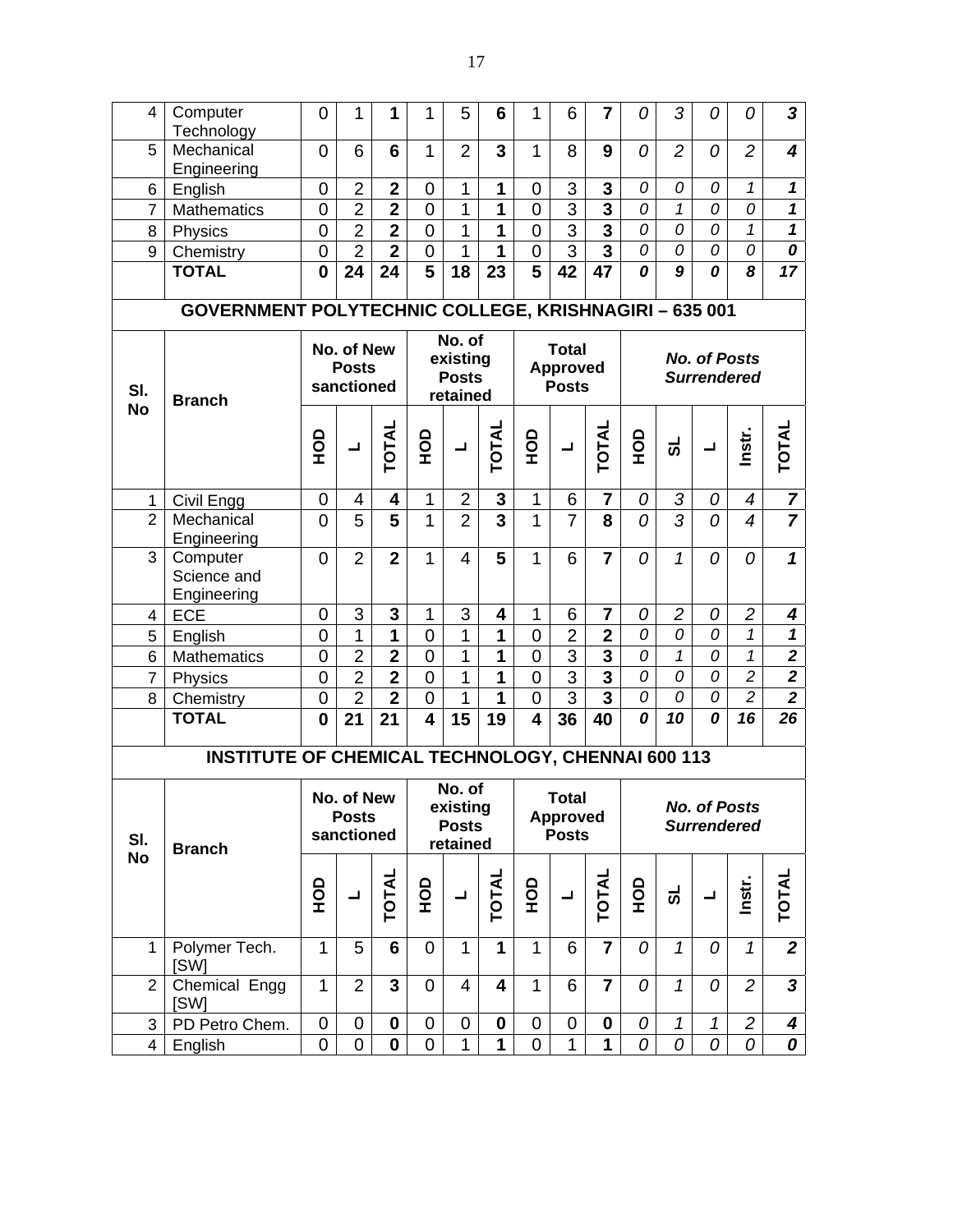| 5              | Mathematics                                             | 0              | 0                                        | $\bf{0}$                | 0              | 1                                              | 1                       | 0                | 1                                               | 1                       | 0                | 0                       | 0                                         | 0                           | 0                          |
|----------------|---------------------------------------------------------|----------------|------------------------------------------|-------------------------|----------------|------------------------------------------------|-------------------------|------------------|-------------------------------------------------|-------------------------|------------------|-------------------------|-------------------------------------------|-----------------------------|----------------------------|
| 6              | Physics                                                 | 0              | $\overline{2}$                           | $\overline{\mathbf{2}}$ | $\overline{0}$ | 0                                              | $\mathbf 0$             | $\boldsymbol{0}$ | $\overline{2}$                                  | $\overline{\mathbf{2}}$ | 0                | 0                       | 0                                         | $\mathcal I$                | $\boldsymbol{\mathcal{L}}$ |
| 7              | Chemistry                                               | $\overline{0}$ | $\mathbf 0$                              | $\bf{0}$                | $\mathbf 0$    | $\overline{2}$                                 | $\overline{\mathbf{2}}$ | $\boldsymbol{0}$ | $\overline{2}$                                  | $\overline{2}$          | 0                | 0                       | 0                                         | $\overline{c}$              | $\boldsymbol{2}$           |
|                | <b>TOTAL</b>                                            | $\overline{2}$ | $\overline{9}$                           | 11                      | $\mathbf 0$    | $\overline{9}$                                 | $\overline{\mathbf{9}}$ | $\overline{2}$   | 18                                              | 20                      | $\boldsymbol{o}$ | $\overline{\mathbf{3}}$ | 1                                         | $\overline{\boldsymbol{8}}$ | $\overline{12}$            |
|                |                                                         |                |                                          |                         |                |                                                |                         |                  |                                                 |                         |                  |                         |                                           |                             |                            |
|                | <b>INSTITUTE OF TEXTILE TECHNOLOGY, CHENNAI 600 113</b> |                |                                          |                         |                |                                                |                         |                  |                                                 |                         |                  |                         |                                           |                             |                            |
| SI.            | <b>Branch</b>                                           |                | No. of New<br><b>Posts</b><br>sanctioned |                         |                | No. of<br>existing<br><b>Posts</b><br>retained |                         |                  | <b>Total</b><br><b>Approved</b><br><b>Posts</b> |                         |                  |                         | <b>No. of Posts</b><br><b>Surrendered</b> |                             |                            |
| <b>No</b>      |                                                         | <b>OCH</b>     | $\blacksquare$                           | TOTAL                   | <b>OCH</b>     | $\blacksquare$                                 | <b>TOTAL</b>            | 9DH              | $\blacksquare$                                  | <b>TOTAL</b>            | <b>OCH</b>       | ಕ                       | ┙                                         | Instr.                      | <b>TOTAL</b>               |
| $\mathbf{1}$   | <b>Textile</b><br>Technology                            | $\mathbf{1}$   | $\overline{2}$                           | 3                       | $\overline{0}$ | 4                                              | 4                       | $\mathbf{1}$     | 6                                               | $\overline{7}$          | 0                | 3                       | 0                                         | $\overline{7}$              | $\overline{10}$            |
| $\overline{2}$ | PD in Computer<br>Aided Textile Mfg.                    | $\overline{0}$ | $\overline{0}$                           | $\mathbf 0$             | $\mathbf 0$    | 0                                              | 0                       | 0                | $\overline{0}$                                  | $\mathbf{0}$            | $\mathbf{1}$     | $\mathbf{1}$            | 1                                         | 0                           | $\overline{\mathbf{3}}$    |
| 3              | English                                                 | 0              | $\mathbf{1}$                             | 1                       | $\mathbf 0$    | 0                                              | 0                       | $\overline{0}$   | $\mathbf{1}$                                    | 1                       | 0                | 0                       | 0                                         | 0                           | 0                          |
| 4              | <b>Mathematics</b>                                      | 0              | $\mathbf{1}$                             | 1                       | $\mathbf 0$    | 0                                              | 0                       | 0                | $\mathbf{1}$                                    | 1                       | 0                | 0                       | 0                                         | 0                           | 0                          |
| 5              | Physics                                                 | $\overline{0}$ | $\mathbf{1}$                             | $\mathbf 1$             | $\overline{0}$ | 0                                              | $\mathbf{0}$            | $\overline{0}$   | $\mathbf{1}$                                    | $\mathbf{1}$            | 0                | 0                       | $\overline{0}$                            | $\overline{0}$              | 0                          |
| 6              | Chemistry                                               | $\overline{0}$ | $\mathbf{1}$                             | 1                       | $\overline{0}$ | $\overline{0}$                                 | $\mathbf{0}$            | $\overline{0}$   | $\mathbf{1}$                                    | 1                       | 0                | 0                       | $\overline{0}$                            | 0                           | 0                          |
|                | <b>TOTAL</b>                                            | 1              | $6\phantom{1}6$                          | $\overline{7}$          | $\bf{0}$       | 4                                              | 4                       | 1                | 10                                              | 11                      | 1                | 4                       | $\mathbf{1}$                              | $\overline{7}$              | 13                         |
|                | STATE INSTITUTE OF COMMERCE EDUCATION, CHENNAI 600 113  |                |                                          |                         |                |                                                |                         |                  |                                                 |                         |                  |                         |                                           |                             |                            |
| SI.            | <b>Branch</b>                                           |                | No. of New<br><b>Posts</b><br>sanctioned |                         |                | No. of<br>existing<br><b>Posts</b><br>retained |                         |                  | <b>Total</b><br><b>Approved</b><br><b>Posts</b> |                         |                  |                         | <b>No. of Posts</b><br><b>Surrendered</b> |                             |                            |
| No             |                                                         | $\frac{1}{2}$  | ᆜ                                        | <b>TOTAL</b>            | 요<br>모         | $\blacksquare$                                 | <b>TOTAL</b>            | о<br>Э           | ᆜ                                               | <b>TOTAL</b>            | <b>OCH</b>       | ಕ                       | $\blacksquare$                            | Instr.                      | TOTAL                      |
| 1              | Modern Office<br>Practice                               | $\mathbf{1}$   | 3                                        | $\overline{\mathbf{4}}$ | $\mathbf 0$    | 8                                              | 8                       | $\mathbf{1}$     | 11                                              | $\overline{12}$         | 0                | $\overline{4}$          | 0                                         | $\overline{O}$              | $\boldsymbol{4}$           |
| $\overline{2}$ | English                                                 | 0              | $\overline{0}$                           | $\bf{0}$                | $\mathbf 0$    | 1                                              | 1                       | 0                | $\mathbf{1}$                                    | $\mathbf{1}$            | 0                | 0                       | 0                                         | 0                           | 0                          |
|                | <b>TOTAL</b>                                            | 1              | $\overline{3}$                           | 4                       | $\mathbf 0$    | 9                                              | 9                       | $\mathbf{1}$     | 12                                              | 13                      | 0                | 4                       | 0                                         | 0                           | 4                          |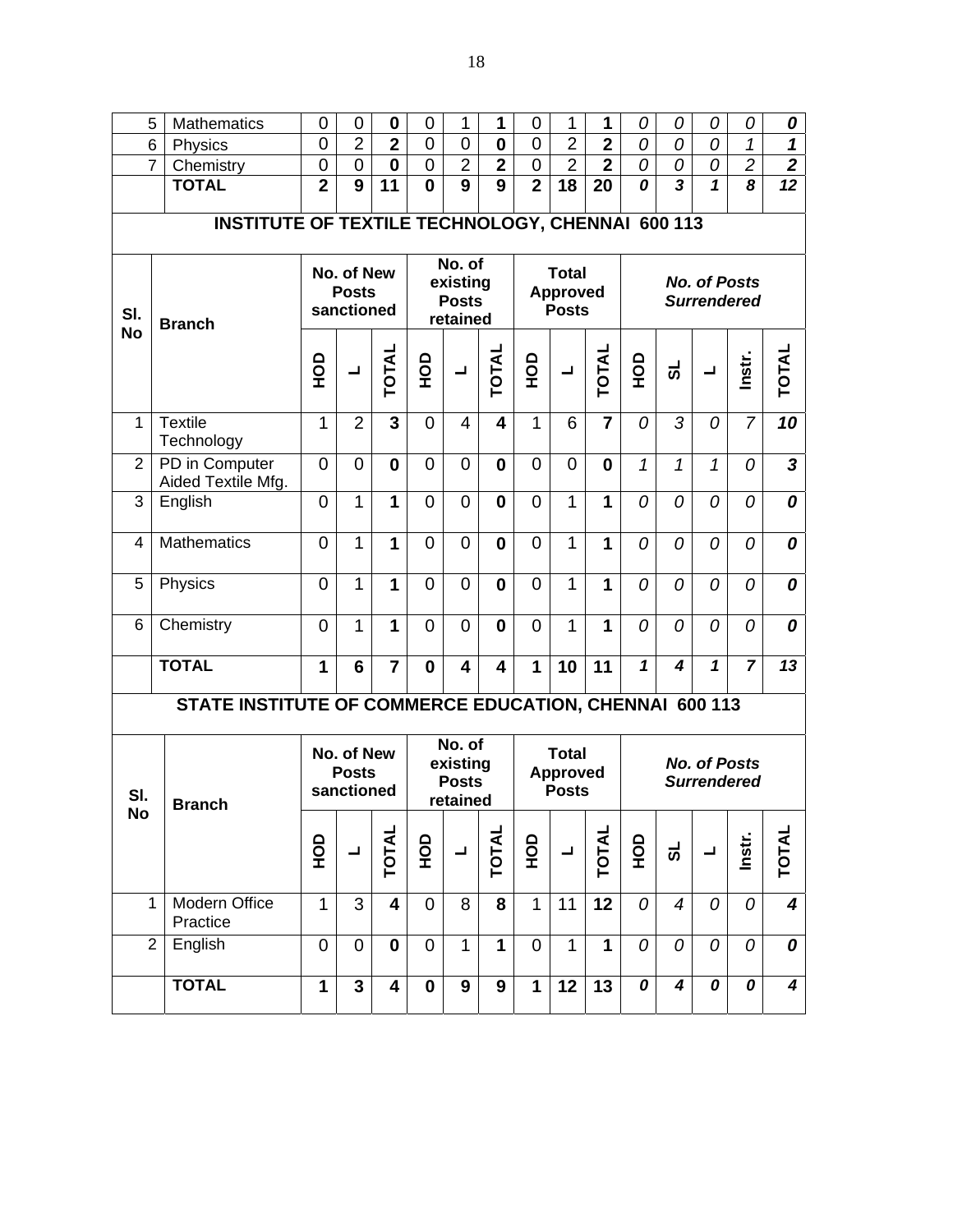|                  | <b>INSTITUTE OF LEATHER TECHNOLOGY, CHENNAI 600 113</b>  |                |                                          |                         |                  |                                                |                |                |                                                 |                |                     |                   |                     |                         |                                                       |
|------------------|----------------------------------------------------------|----------------|------------------------------------------|-------------------------|------------------|------------------------------------------------|----------------|----------------|-------------------------------------------------|----------------|---------------------|-------------------|---------------------|-------------------------|-------------------------------------------------------|
| SI.<br><b>No</b> | <b>Branch</b>                                            |                | No. of New<br><b>Posts</b><br>sanctioned |                         |                  | No. of<br>existing<br><b>Posts</b><br>retained |                |                | <b>Total</b><br><b>Approved</b><br><b>Posts</b> |                |                     |                   | <b>No. of Posts</b> | <b>Surrendered</b>      |                                                       |
|                  |                                                          | <b>OCH</b>     | ᆜ                                        | TOTAL                   | <b>OH</b>        | $\blacksquare$                                 | TOTAL          | <b>OH</b>      | $\blacksquare$                                  | TOTAL          | OH                  | ಕ                 | コ                   | Instr.                  | TOTAL                                                 |
| 1                | Leather<br>Tech[SW]                                      | $\mathbf{1}$   | $\mathbf 0$                              | 1                       | $\overline{0}$   | 6                                              | 6              | $\mathbf{1}$   | 6                                               | $\overline{7}$ | 0                   | 3                 | 1                   | $\overline{2}$          | 6                                                     |
| $\overline{2}$   | English                                                  | $\mathbf 0$    | 1                                        | 1                       | 0                | 0                                              | 0              | 0              | 1                                               | 1              | 0                   | 0                 | 0                   | 0                       | 0                                                     |
| 3                | Mathematics                                              | $\mathbf 0$    | $\mathbf 0$                              | $\bf{0}$                | $\mathbf 0$      | 1                                              | 1              | $\mathbf 0$    | 1                                               | 1              | 0                   | 0                 | 0                   | 0                       | 0                                                     |
| $\overline{4}$   | Physics                                                  | $\overline{0}$ | 1                                        | 1                       | $\mathbf 0$      | $\mathbf 0$                                    | $\mathbf 0$    | $\mathbf 0$    | 1                                               | 1              | 0                   | 0                 | 0                   | 0                       | 0                                                     |
| 5                | Chemistry                                                | 0              | 1                                        | 1                       | $\mathbf 0$      | $\mathbf 0$                                    | $\mathbf 0$    | $\overline{0}$ | 1                                               | 1              | 0                   | 0                 | 0                   | 1                       | $\mathbf 1$                                           |
|                  | <b>TOTAL</b>                                             | 1              | 3                                        | $\overline{\mathbf{4}}$ | $\bf{0}$         | $\overline{7}$                                 | $\overline{7}$ | 1              | 10                                              | 11             | 0                   | 3                 | 1                   | $\overline{\mathbf{3}}$ |                                                       |
|                  | <b>INSTITUTE OF PRINTING TECHNOLOGY, CHENNAI 600 113</b> |                |                                          |                         |                  |                                                |                |                |                                                 |                |                     |                   |                     |                         |                                                       |
| SI.              | <b>Branch</b>                                            |                | No. of New<br><b>Posts</b><br>sanctioned |                         |                  | No. of<br>existing<br><b>Posts</b>             |                |                | <b>Total</b><br><b>Approved</b><br><b>Posts</b> |                |                     |                   | <b>No. of Posts</b> | <b>Surrendered</b>      |                                                       |
| <b>No</b>        |                                                          |                |                                          |                         |                  | retained                                       |                |                |                                                 |                |                     |                   |                     |                         |                                                       |
|                  |                                                          | Δ<br>오         | ᆜ                                        | <b>TOTAL</b>            | ≏<br>오           | ᆜ                                              | <b>TOTAL</b>   | ≏<br>오         | $\blacksquare$                                  | <b>TOTAL</b>   | ≏<br>$\overline{5}$ | ಕ                 | ┙                   | Instr.                  | TOTAL                                                 |
| 1                |                                                          | $\mathbf{1}$   | 1                                        | $\overline{2}$          | 0                | 9                                              | 9              | 1              | 10                                              | 11             | 0                   | 1                 | 0                   | 21                      | 22                                                    |
| $\overline{2}$   | Printing Tech.<br>English                                | $\mathbf 0$    | 1                                        | 1                       | 0                | $\mathbf 0$                                    | $\mathbf 0$    | 0              | 1                                               | 1              | 0                   | 0                 | 0                   | 0                       | 0                                                     |
| 3                | Mathematics                                              | $\mathbf 0$    | 1                                        | 1                       | $\mathbf 0$      | $\boldsymbol{0}$                               | $\mathbf 0$    | $\mathbf 0$    | 1                                               | 1              | 0                   | 0                 | 0                   | 0                       | 0                                                     |
| $\overline{4}$   | Physics                                                  | $\overline{0}$ | 1                                        | 1                       | $\mathbf 0$      | $\mathbf 0$                                    | $\bf{0}$       | $\mathbf 0$    | 1                                               | 1              | 0                   | 0                 | 0                   | 0                       | 0                                                     |
| 5                | Chemistry                                                | 0              | $\overline{2}$                           | $\overline{2}$          | $\boldsymbol{0}$ | $\mathbf 0$                                    | $\mathbf 0$    | $\overline{0}$ | $\overline{2}$                                  | $\overline{2}$ | 0                   | 0                 | 0                   | 0                       | 0                                                     |
|                  | <b>TOTAL</b>                                             | 1              | 6                                        | $\overline{7}$          | $\bf{0}$         | 9                                              | 9              | 1              | 15                                              | 16             | 0                   | $\mathbf 1$       | 0                   | 21                      | 22                                                    |
|                  | CENTRAL POLYTECHNIC COLLEGE, CHENNAI - 600 113.          |                |                                          |                         |                  |                                                |                |                |                                                 |                |                     |                   |                     |                         |                                                       |
| SI.              | <b>Branch</b>                                            |                | No. of New<br><b>Posts</b><br>sanctioned |                         |                  | No. of<br>existing<br><b>Posts</b><br>retained |                |                | <b>Total</b><br><b>Approved</b><br><b>Posts</b> |                |                     |                   | <b>No. of Posts</b> | <b>Surrendered</b>      |                                                       |
| <b>No</b>        |                                                          | <b>ОР</b>      | ᆜ                                        | <b>TOTAL</b>            | <b>OH</b>        | ᆜ                                              | <b>TOTAL</b>   | 9DH            | ᆜ                                               | <b>TOTAL</b>   | <b>OCH</b>          | ಕ                 | ┙                   | Instr.                  | <b>TOTAL</b>                                          |
| $\mathbf{1}$     | PD Metallurgy<br><b>TOTAL</b>                            | $\mathbf 0$    | $\mathbf 0$                              | $\bf{0}$<br>$\mathbf 0$ | $\mathbf 0$      | 0                                              | $\pmb{0}$      | $\overline{0}$ | 0                                               | $\mathbf 0$    | 0<br>0              | 1<br>$\mathbf{1}$ | 0<br>0              | 0<br>0                  | $\boldsymbol{\mathcal{L}}$<br>$\overline{\mathbf{1}}$ |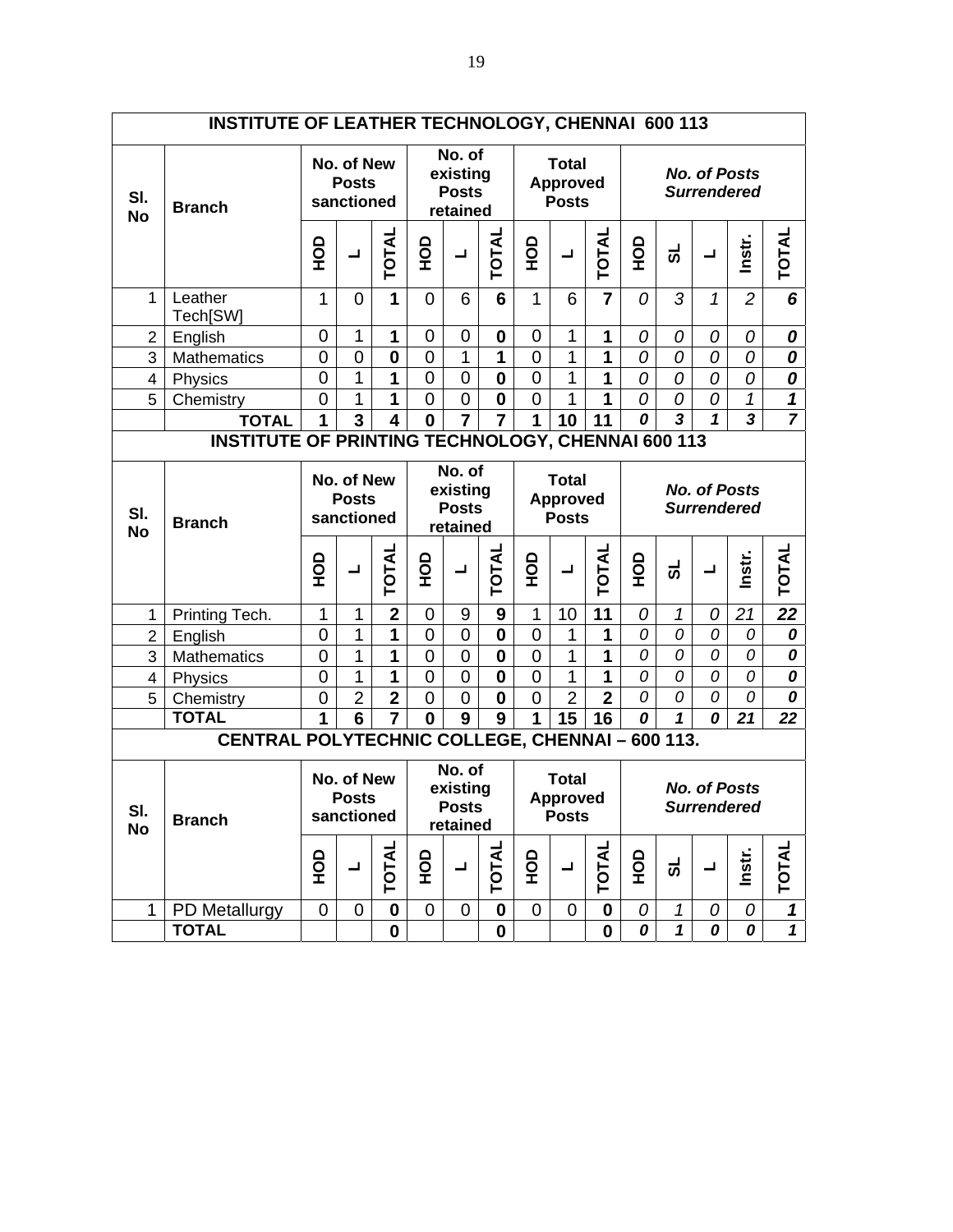|                           | <u>SUMMARY - PHASE: 2 :: 2013-2014</u>                                                  |                |                                          |       |                |                                          |              |                |                                       |              |            |                                 |                          |        |                 |
|---------------------------|-----------------------------------------------------------------------------------------|----------------|------------------------------------------|-------|----------------|------------------------------------------|--------------|----------------|---------------------------------------|--------------|------------|---------------------------------|--------------------------|--------|-----------------|
| DETAILS OF TEACHING POSTS |                                                                                         |                |                                          |       |                |                                          |              |                |                                       |              |            |                                 |                          |        |                 |
| SI.                       | Name of                                                                                 |                | No. of New<br><b>Posts</b><br>sanctioned |       |                | No. of existing<br><b>Posts retained</b> |              |                | <b>Total Approved</b><br><b>Posts</b> |              |            | <b>No. of Posts Surrendered</b> |                          |        |                 |
| <b>No</b>                 | <b>Polytechnic</b><br><b>College</b>                                                    | OOH            | $\overline{\phantom{0}}$                 | TOTAL | <b>OCH</b>     | $\overline{\phantom{0}}$                 | <b>TOTAL</b> | OPH            | $\blacksquare$                        | <b>TOTAL</b> | <b>OCH</b> | ಹ                               | $\overline{\phantom{a}}$ | Instr. | <b>TOTAL</b>    |
| 1                         | Alagappa<br><b>Polytechnic</b><br>College,<br>Karaikudi.                                | 1              | 26                                       | 27    | $\overline{4}$ | 19                                       | 23           | 5              | 45                                    | 50           | 0          | 10                              | 0                        | 16     | 26              |
| $\mathbf{2}$              | <b>Government</b><br><b>Polytechnic</b><br>College, Nagercoil                           | 1              | 25                                       | 26    | $\overline{4}$ | 20                                       | 24           | 5              | 45                                    | 50           | 0          | 8                               | 1                        | 9      | 18              |
| 3                         | <b>Dr. Dharmambal</b><br><b>Polytechnic</b><br><b>College for</b><br>Women,<br>Chennai. | $\overline{0}$ | 32                                       | 32    | $\overline{7}$ | 29                                       | 36           | 7              | 61                                    | 68           | 1          | 11                              | 5                        | 19     | 36              |
| 4                         | <b>Government</b><br>Polytechnic<br>College,<br>Uthagamandalam.                         | 0              | 35                                       | 35    | 6              | 19                                       | 25           | 6              | 54                                    | 60           | 0          | 8                               | 0                        | 12     | 20              |
| 5                         | <b>Government</b><br><b>Polytechnic</b><br><b>College for</b><br>Women, Madurai.        | 5              | 42                                       | 47    | 1              | 12                                       | 13           | 6              | 54                                    | 60           | 0          | $\overline{\mathcal{A}}$        | 0                        | 17     | 21              |
| 6                         | <b>Government</b><br><b>Polytechnic</b><br><b>College for</b><br>Women,<br>Coimbatore.  | 6              | 38                                       | 44    | 1              | 19                                       | 20           | $\overline{7}$ | 57                                    | 64           | 1          | 8                               | $\overline{4}$           | 18     | 31              |
| $\overline{\mathbf{r}}$   | <b>Government</b><br><b>Polytechnic</b><br>College,<br>Aranthangi.                      | $\mathbf 0$    | 24                                       | 24    | 5              | 18                                       | 23           | 5              | 42                                    | 47           | 0          | 9                               | 0                        | 8      | 17              |
| 8                         | <b>Government</b><br><b>Polytechnic</b><br>College,<br>Krishnagiri.                     | $\overline{0}$ | 21                                       | 21    | $\overline{4}$ | 15                                       | 19           | $\overline{4}$ | 36                                    | 40           | 0          | 10                              | $\overline{O}$           | 16     | 26              |
| 9                         | Institute of<br><b>Chemical</b><br>Technology,<br>Chennai.                              | $\overline{2}$ | 9                                        | 11    | $\overline{0}$ | 9                                        | 9            | $\overline{2}$ | 18                                    | 20           | 0          | $\overline{3}$                  | $\mathcal I$             | 8      | 12 <sub>2</sub> |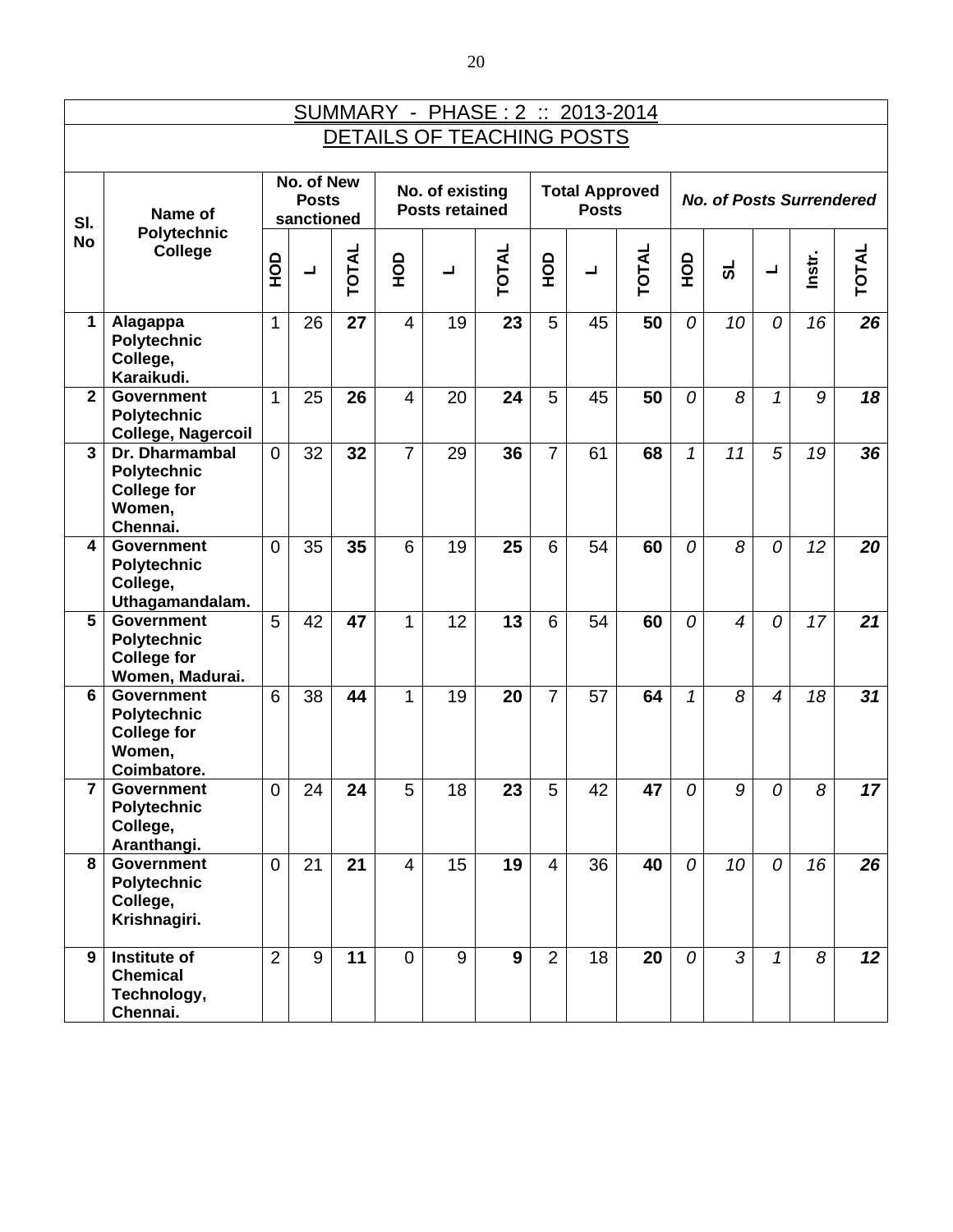| 10 | Institute of<br><b>Textile</b><br>Technology,<br>Chennai.              |          | 6   | 7   | 0  | 4        | 4        |    | 10 <sup>1</sup> | 11       |                | 4              | 1        | 7   | 13             |
|----|------------------------------------------------------------------------|----------|-----|-----|----|----------|----------|----|-----------------|----------|----------------|----------------|----------|-----|----------------|
| 11 | <b>State Institute of</b><br><b>Commerce</b><br>Education,<br>Chennai. |          | 3   | 4   | 0  | 9        | 9        |    | 12              | 13       | 0              | $\overline{4}$ | 0        | 0   | 4              |
| 12 | Institute of<br>Leather<br>Technology,<br>Chennai.                     | ◢        | 3   | 4   | 0  | 7        | 7        |    | 10              | 11       | 0              | 3              | 1        | 3   | $\overline{7}$ |
| 13 | Institute of<br><b>Printing</b><br>Technology,<br>Chennai.             | ۸        | 6   | 7   | 0  | 9        | 9        |    | 15              | 16       | $\Omega$       | 1              | $\Omega$ | 21  | 22             |
| 14 | <b>Central</b><br>Polytechnic<br>College,<br>Chennai.                  | $\Omega$ | 0   | U   | 0  | $\Omega$ | $\bf{0}$ | 0  | $\Omega$        | $\bf{0}$ | $\overline{O}$ | $\overline{1}$ | $\Omega$ | 0   | 1              |
|    | <b>TOTAL</b>                                                           | 19       | 270 | 289 | 32 | 189      | 221      | 51 | 459             | 510      | 3              | 84             | 13       | 154 | 254            |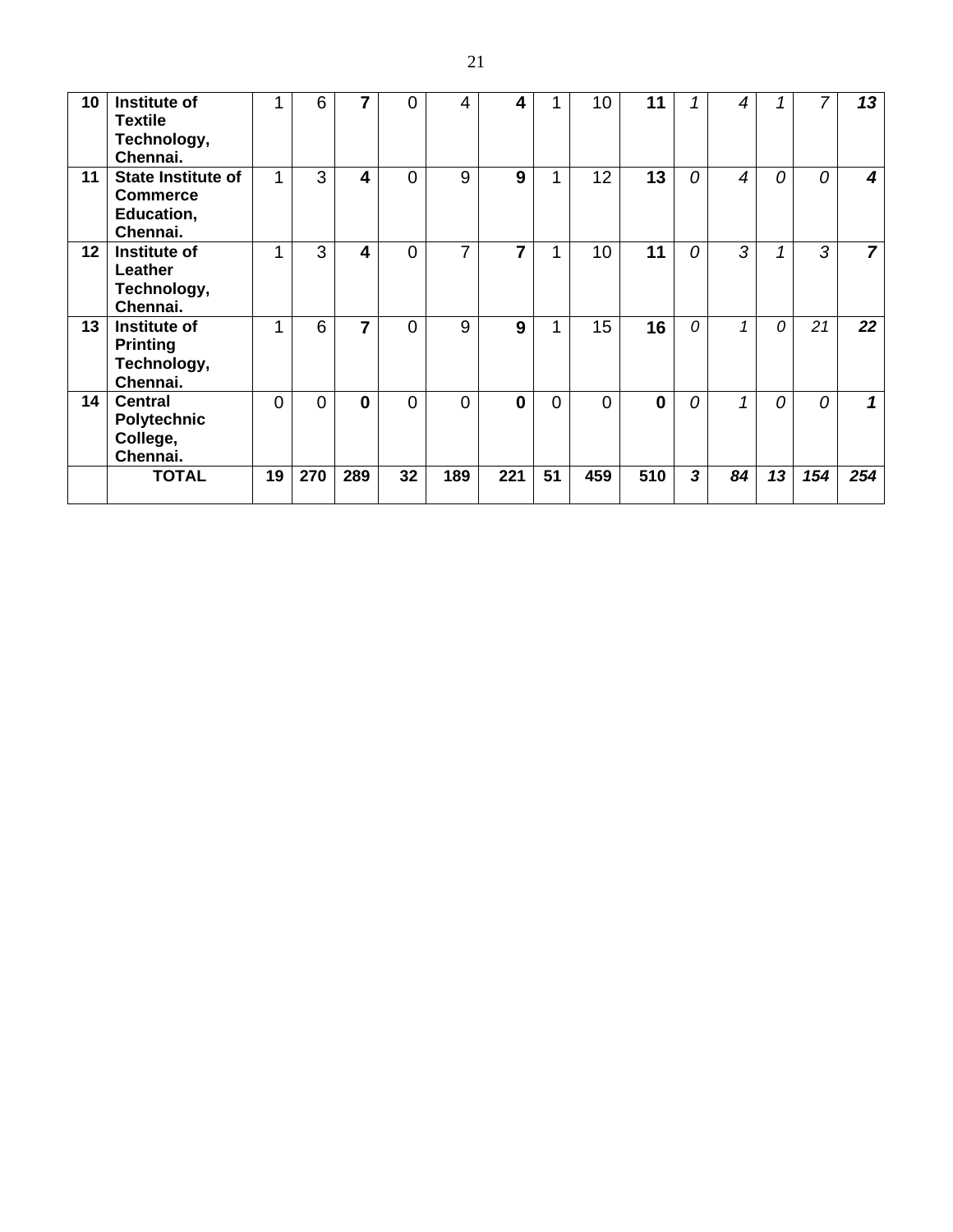| ANNEXURE- III                                                         |
|-----------------------------------------------------------------------|
| (G.O. (Ms) No.48, Higher Education (C2) Department, dated 28.03.2012) |

|                |                                                                                                                                         | Phase: 1: 2012-2013                                                                   |
|----------------|-----------------------------------------------------------------------------------------------------------------------------------------|---------------------------------------------------------------------------------------|
|                |                                                                                                                                         | DETAILS OF THE UNPOPULAR COURSES CLOSED                                               |
| $\mathbf{1}$   | <b>GOVERNMENT POLYTECHNIC</b><br>COLLEGE,<br>TIRUCHIRAPPALLI - 620 022.                                                                 | Post Diploma in Welding Technology<br>Post Diploma in Diesel Traction<br>Engineering. |
| $\overline{2}$ | <b>BHARATHIAR CENTENARY</b><br><b>MEMORIAL GOVERNMENT</b><br><b>WOMEN'S POLYTECHNIC</b><br>COLLEGE, ETTAYAPURAM,<br>THOOTHUKUDI-628902. | Machine Design & Drafting                                                             |
| 3              | <b>CENTRAL POLYTECHNIC</b>                                                                                                              | Post Diploma in Structural Engineering                                                |
|                | COLLEGE,<br>CHENNAI - 600 113.                                                                                                          | Post Diploma in Industrial Engineering                                                |
|                |                                                                                                                                         | Post Diploma in Quantity Surveying                                                    |
|                |                                                                                                                                         | Post Diploma in Town & Country<br>Planning                                            |
|                |                                                                                                                                         | Post Diploma in Computer Application                                                  |
|                |                                                                                                                                         | Post Diploma in Medical Equipment<br>Technology                                       |
|                |                                                                                                                                         | Post Diploma in Construction Technology                                               |
|                |                                                                                                                                         | Post Diploma in Television Engineering                                                |
|                |                                                                                                                                         | Microprocessor [Certificate Course]                                                   |
| $\overline{4}$ | <b>GOVERNMENT POLYTECHNIC</b><br>COLLEGE,<br>THOOTHUKUDI - 628 008                                                                      | Post Diploma in Tool & Die Making                                                     |
| 5              | <b>TAMIL NADU POLYTECHNIC</b><br>COLLEGE, MADURAI - 625 011                                                                             | Post Diploma in Automobile Engineering                                                |
| 6              | <b>GOVERNMENT POLYTECHNIC</b>                                                                                                           | Post Diploma in Automobile Engineering                                                |
|                | COLLEGE,<br>COIMBATORE - 641 014.                                                                                                       | Post Diploma in Foundry Technology                                                    |